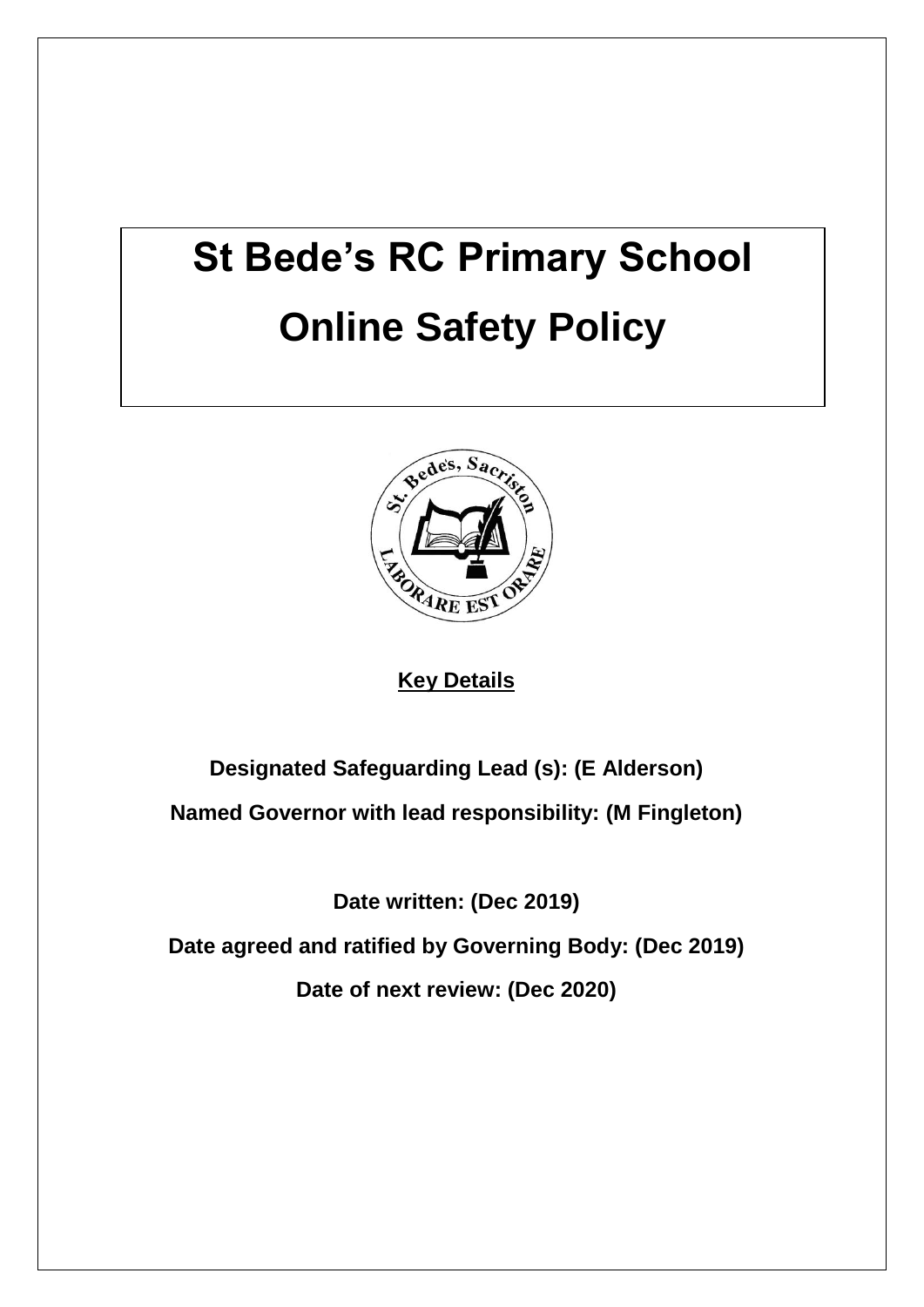# **St Bede's RC Primary Online Safety Policy**

### 1. **Policy Aims**

- This online safety policy has been written by St Bede's RC Primary, involving staff, learners and parents/carers, building on the Kent County Council/The Education People/Durham County Council online safety policy template, with specialist advice and input as required.
- It takes into account the DfE statutory guidance ['Keeping Children Safe in Education'](https://www.gov.uk/government/publications/keeping-children-safe-in-education--2) 2019, [Early Years and Foundation Stage](https://www.gov.uk/government/publications/early-years-foundation-stage-framework--2) '[Working Together to Safeguard Children'](https://www.gov.uk/government/publications/working-together-to-safeguard-children--2) 2018 and the [Durham Safeguarding Children's Partnership](http://www.durham-scp.org.uk/whats-new/) procedures.
- The purpose of St Bede's online safety policy is to:
	- o Safeguard and protect all members of St Bede's RC Primary community online
	- o Identify approaches to educate and raise awareness of online safety throughout the community
	- o Enable all staff to work safely and responsibly, to role model positive behaviour online and to manage professional standards and practice when using technology
	- o Identify clear procedures to use when responding to online safety concerns.
- St Bede's RC Primary identifies that the issues classified within online safety are considerable, but can be broadly categorised into three areas of risk:
	- o **Content:** being exposed to illegal, inappropriate or harmful material
	- o **Contact:** being subjected to harmful online interaction with other users
	- o **Conduct:** personal online behaviour that increases the likelihood of, or causes, harm.

# 2. **Policy Scope**

- St Bede's RC Primary believes that online safety is an essential part of safeguarding and acknowledges its duty to ensure that all learners and staff are protected from potential harm online.
- St Bede's RC Primary identifies that the internet and associated devices, such as computers, tablets, mobile phones and games consoles, are an important part of everyday life.
- St Bede's RC Primary believes that learners should be empowered to build resilience and to develop strategies to manage and respond to risk online.
- This policy applies to all staff including the governing body, leadership team, teachers, support staff, external contractors, visitors, volunteers and other individuals who work for, or provide services on behalf of the setting (collectively referred to as "staff" in this policy), as well as learners, parents and carers.
- This policy applies to all access to the internet and use of technology, including personal devices, or where learners, staff or other individuals have been provided with setting issued devices for use off-site, such as work laptops, tablets or mobile phones.

#### a. **Links with other policies and practices**

This policy links with several other policies, practices and action plans including:

- o Anti-bullying policy
- o Acceptable Use Policies (AUP) and/or the Code of Conduct/Staff Behaviour policy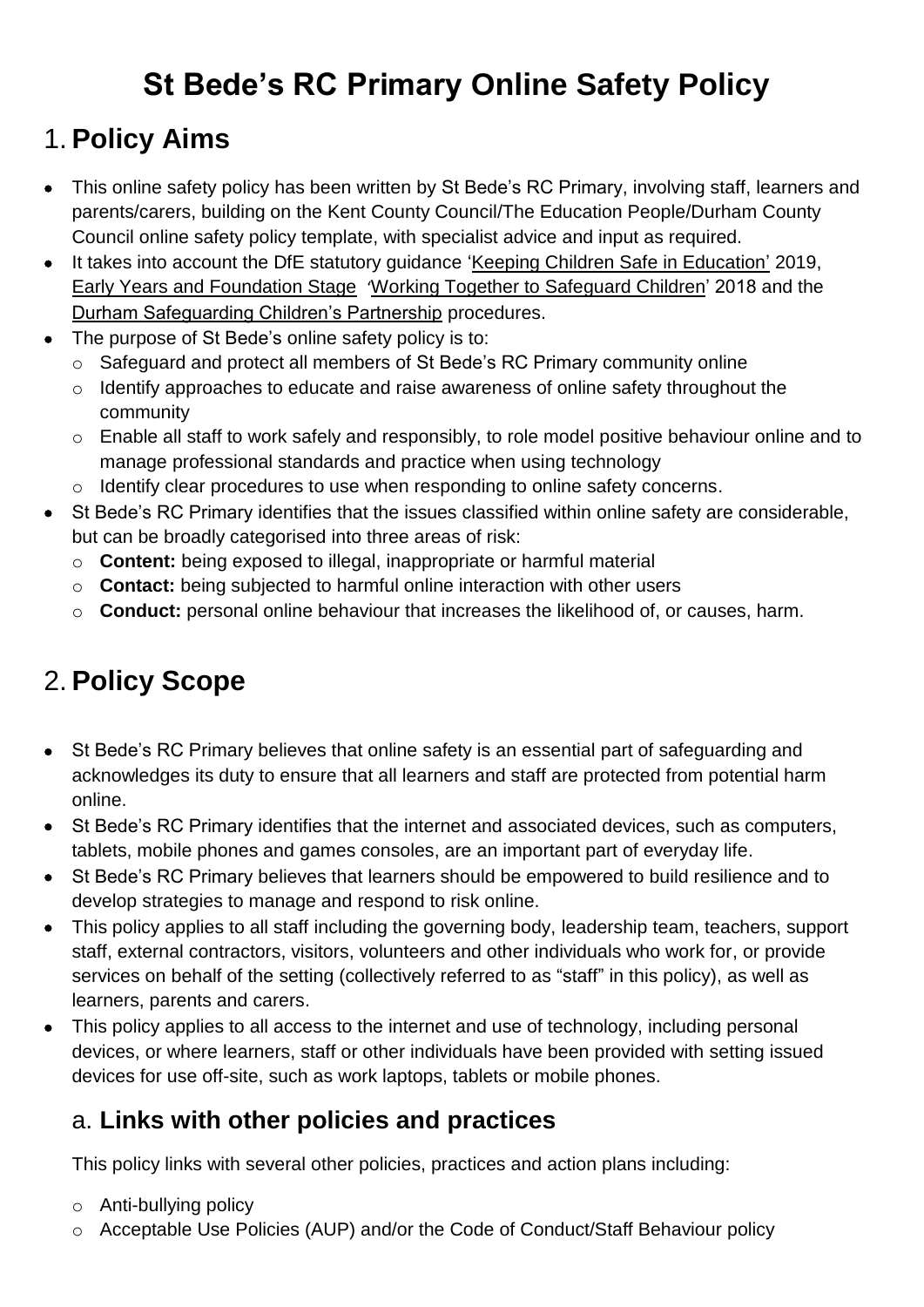- o Behaviour and Discipline policy
- o Child Protection/Safeguarding policy
- $\circ$  Confidentiality policy
- o Curriculum policies, such as: Computing, Personal Social and Health Education (PSHE), Citizenship and Relationships and Sex Education (RSE)
- o Data Protection
- o Image Use policy
- o Mobile Phone policy
- o Social Media policy

# 3. **Monitoring and Review**

- Technology in this area evolves and changes rapidly. St Bede's RC Primary will review this policy at least annually.
- The policy will also be revised following any national or local policy requirements, any child protection concerns or any changes to the technical infrastructure.
- We will regularly monitor internet use and evaluate online safety mechanisms to ensure that this policy is consistently applied.
- To ensure they have oversight of online safety, the headteacher will be informed of online safety concerns, as appropriate.
- The named governor for safeguarding, Mr M Fingleton, will report on a regular basis to the governing body on online safety practice and incidents, including outcomes. Any issues identified via monitoring will be incorporated into our action planning.

# 4. **Roles and Responsibilities**

- The Designated Safeguarding Lead (DSL), Mrs E Alderson, has lead responsibility for online safety. Whilst activities of the designated safeguarding lead may be delegated to an appropriately trained deputy, overall the ultimate lead responsibility for safeguarding and child protection, including online safety remains with the DSL.
- St Bede's RC Primary recognises that all members of the community have important roles and responsibilities to play with regards to online safety.

### a. **The leadership and management team will:**

- Ensure that online safety is viewed as a safeguarding issue and that practice is in line with national and local recommendations and requirements.
- Ensure there are appropriate and up-to-date policies regarding online safety; including a staff code of conduct/behaviour policy and acceptable use policy, which covers acceptable use of technology
- Ensure that suitable and appropriate filtering and monitoring systems are in place and work with technical staff to monitor the safety and security of our systems and networks.
- Ensure that online safety is embedded within a progressive curriculum, which enables all learners to develop an age-appropriate understanding of online safety.
- Support the DSL and any deputies by ensuring they have sufficient time and resources to fulfil their online safety responsibilities.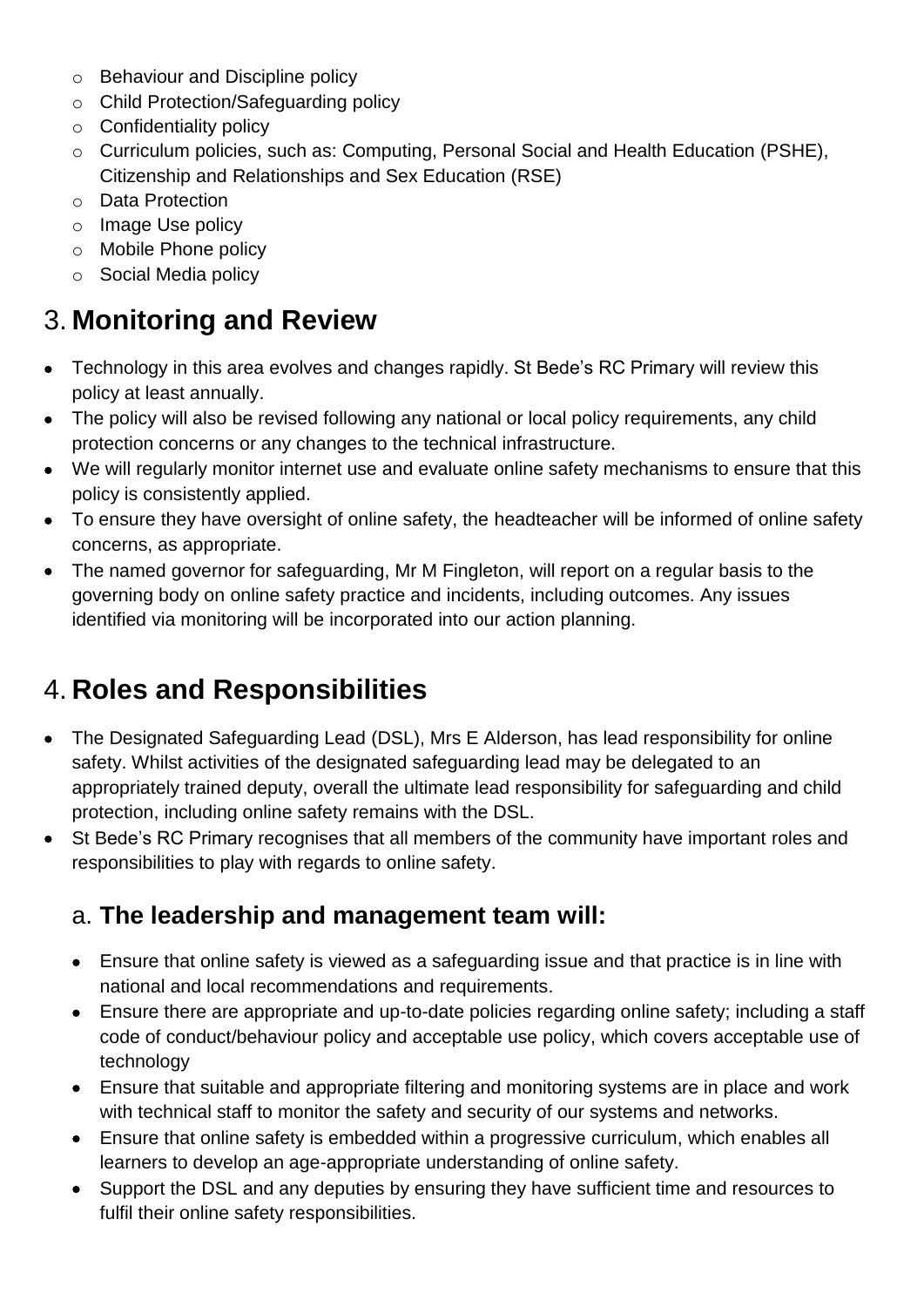- Ensure there are robust reporting channels for the community to access regarding online safety concerns, including internal, local and national support.
- Ensure that appropriate risk assessments are undertaken regarding the safe use of technology.
- Audit and evaluate online safety practice to identify strengths and areas for improvement.

### b. **The Designated Safeguarding Lead (DSL) will:**

- Act as a named point of contact on all online safeguarding issues and liaise with other members of staff or other agencies, as appropriate.
- Work alongside deputy DSLs to ensure online safety is recognised as part of the setting's safeguarding responsibilities and that a coordinated approach is implemented.
- Ensure all members of staff receive regular, up-to-date and appropriate online safety training.
- Access regular and appropriate training and support to ensure they understand the unique risks associated with online safety and have the relevant up to date knowledge required to keep learners safe online.
- Access regular and appropriate training and support to ensure they recognise the additional risks that learners with SEN and disabilities (SEND) face online.
- Keep up-to-date with current research, legislation and trends regarding online safety and communicate this with the community, as appropriate.
- Work with staff to coordinate participation in local and national events to promote positive online behaviour, such as Safer Internet Day.
- Ensure that online safety is promoted to parents, carers and the wider community, through a variety of channels and approaches.
- Maintain records of online safety concerns, as well as actions taken, as part of the settings safeguarding recording mechanisms.
- Monitor online safety incidents to identify gaps and trends, and use this data to update the education response, policies and procedures.
- Report online safety concerns, as appropriate, to the setting's management team and Governing Body.
- Work with the leadership team to review and update online safety policies on a regular basis (at least annually) with stakeholder input.
- Meet regularly (at least monthly) with the governor with a lead responsibility for safeguarding and online safety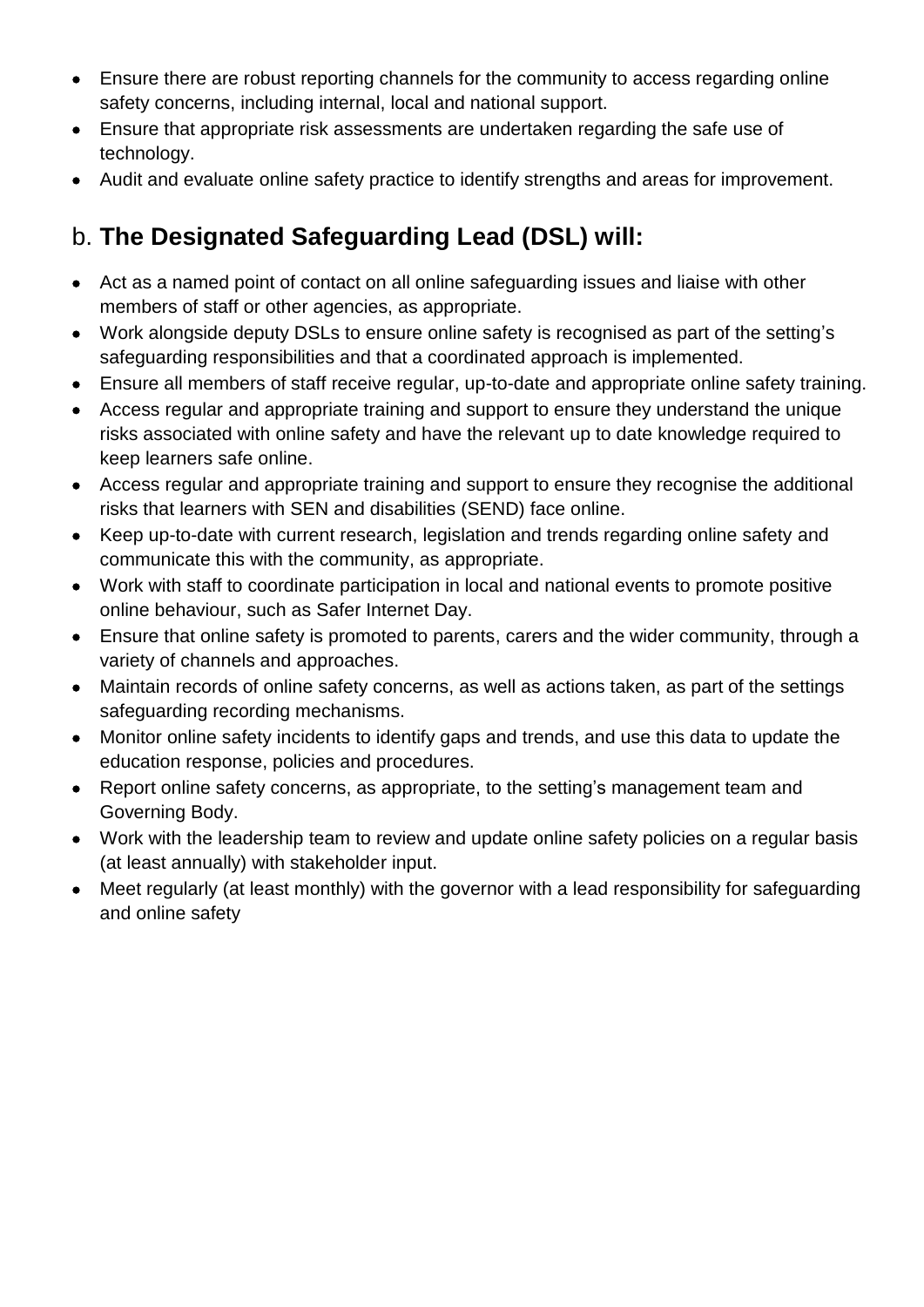### c. **It is the responsibility of all members of staff to:**

- Contribute to the development of online safety policies.
- Read and adhere to the online safety policy and acceptable use policies.
- Take responsibility for the security of setting systems and the data they use or have access to.
- Model good practice when using technology and maintain a professional level of conduct in their personal use of technology, both on and off site.
- Embed online safety education in curriculum delivery, wherever possible.
- Have an awareness of a range of online safety issues and how they may be experienced by the children in their care.
- Identify online safety concerns and take appropriate action by following the settings safeguarding policies and procedures.
- Know when and how to escalate online safety issues, including signposting to appropriate support, internally and externally.
- Take personal responsibility for professional development in this area.

### d. **It is the responsibility of staff managing the technical environment to:**

- Provide technical support and perspective to the DSL and leadership team, especially in the development and implementation of appropriate online safety policies and procedures.
- Implement appropriate security measures as directed by the DSL and leadership team (e.g. encrypted computers and memory sticks, locking screens when not in use, secure passwords) to ensure that the setting's IT infrastructure/system is secure and not open to misuse or malicious attack, whilst allowing learning opportunities to be maximised.
- Ensure that our filtering policy is applied and updated on a regular basis; responsibility for its implementation is shared with the leadership team.
- Ensure that our monitoring systems are applied and updated on a regular basis; responsibility for its implementation is shared with the leadership team
- Ensure appropriate access and technical support is given to the DSL (and/or deputy) to our filtering and monitoring systems, to enable them to take appropriate safeguarding action if/when required.

### e. **It is the responsibility of learners (at a level that is appropriate to their individual age and ability) to:**

- Engage in age appropriate online safety education opportunities.
- Contribute to the development of online safety policies.
- Read and adhere to the acceptable use policies.
- Respect the feelings and rights of others, both on and offline.
- Take responsibility for keeping themselves and others safe online.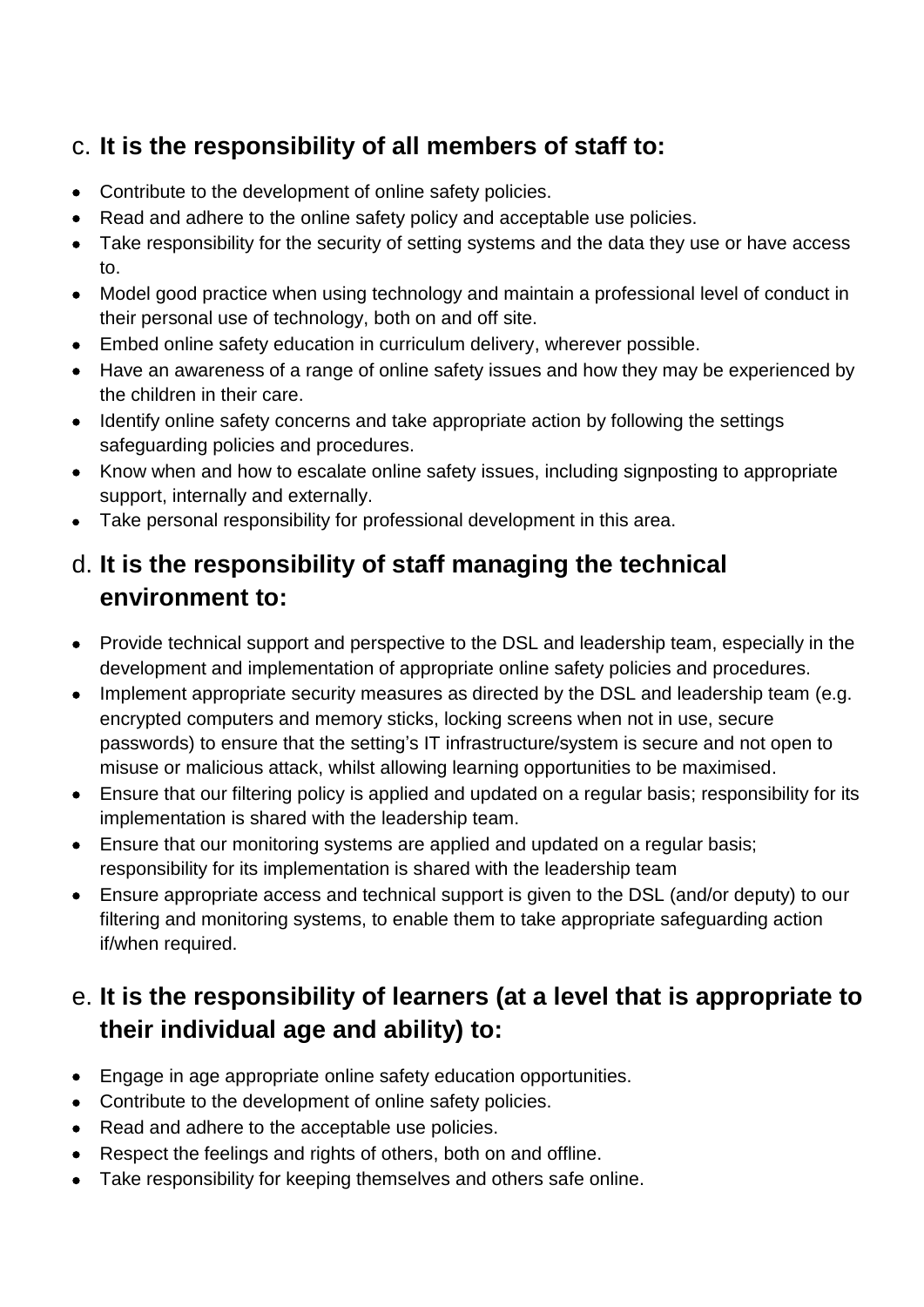• Seek help from a trusted adult, if there is a concern online, and support others that may be experiencing online safety issues.

### f. **It is the responsibility of parents and carers to:**

- Read the acceptable use policies and encourage their children to adhere to them.
- Support our online safety approaches by discussing online safety issues with their children and reinforcing appropriate and safe online behaviours at home.
- Role model safe and appropriate use of technology and social media.
- Abide by the home-school agreement and/or acceptable use policies**.**
- Identify changes in behaviour that could indicate that their child is at risk of harm online.
- Seek help and support from the setting, or other appropriate agencies, if they or their child encounter risk or concerns online.
- Contribute to the development of the online safety policies.
- Use our systems, such as learning platforms, and other network resources, safely and appropriately.
- Take responsibility for their own awareness in relation to the risks and opportunities posed by new and emerging technologies.

# 5. **Education and Engagement Approaches**

#### a. **Education and engagement with learners**

- The setting will establish and embed a progressive online safety curriculum to raise awareness and promote safe and responsible internet use amongst learners by:
	- o Ensuring education regarding safe and responsible use precedes internet access.
	- o Including online safety in Personal, Social, Health and Economic (PSHE), Relationships and Sex Education (RSE) and computing programmes of study.
	- o Reinforcing online safety messages whenever technology or the internet is in use.
	- o Educating learners in the effective use of the internet to research; including the skills of knowledge location, retrieval and evaluation.
	- o Teaching learners to be critically aware of the materials they read and shown how to validate information before accepting its accuracy.
- The setting will support learners to read and understand the acceptable use policies in a way which suits their age and ability by:
	- o Informing learners that network and internet use will be monitored for safety and security purposes and in accordance with legislation.
	- o Rewarding positive use of technology.
	- o Implementing appropriate peer education approaches.
	- o Providing online safety education and training as part of the transition programme across the key stages and when moving between establishments.
	- o Seeking learner voice when writing and developing online safety policies and practices, including curriculum development and implementation.
	- o Using support, such as external visitors, where appropriate, to complement and support our internal online safety education approaches.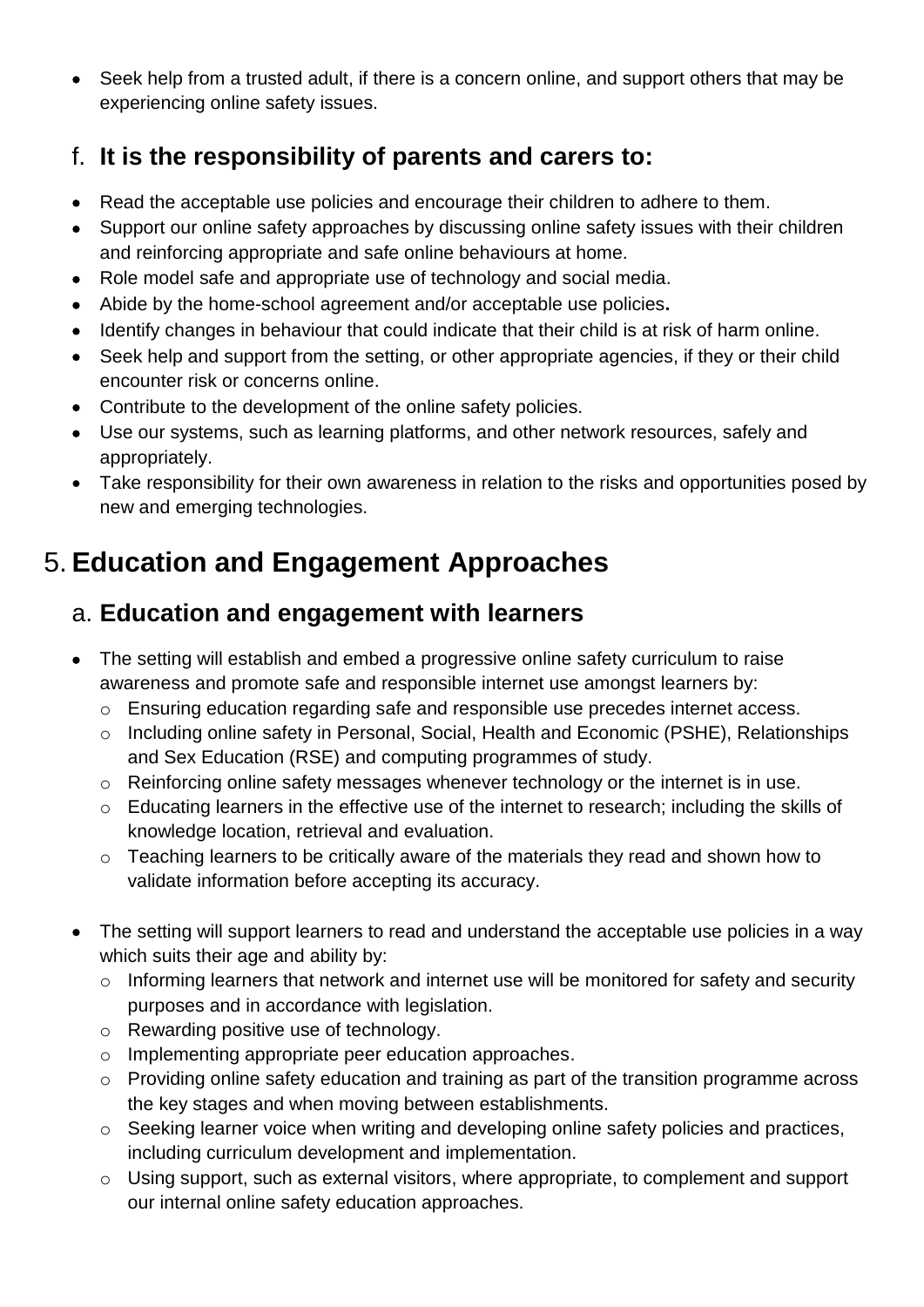### b.**Vulnerable Learners**

- St Bede's RC Primary recognises that some learners are more vulnerable online due to a range of factors. This may include, but is not limited to, children in care, children with Special Educational Needs and Disabilities (SEND) or mental health needs, children with English as an additional language (EAL) and children experiencing trauma or loss.
- St Bede's RC Primary will ensure that differentiated and ability appropriate online safety education, access and support is provided to vulnerable learners.
- When implementing an appropriate online safety policy and curriculum, St Bede's RC Primary will seek input from specialist staff as appropriate, including the SENCO, Child in Care Designated Teacher.

### c.**Training and engagement with staff**

We will:

- Provide and discuss the online safety policy and procedures with all members of staff as part of induction.
- Provide up-to-date and appropriate online safety training for all staff on a regular basis, with at least annual updates.
	- o Settings should identify how this will be achieved as part of existing safeguarding and child protection training/updates or within separate or specific online safety sessions.
	- o This will cover the potential risks posed to learners (Content, Contact and Conduct), as well as our professional practice expectations.
- Recognise the expertise staff build by undertaking safeguarding training and managing safeguarding concerns and provide opportunities for staff to contribute to and shape online safety policies and procedures.
- Make staff aware that our IT systems are monitored, and that activity can be traced to individual users; staff will be reminded to behave professionally and in accordance with our policies when accessing our systems and devices.
- Make staff aware that their online conduct outside of the setting, including personal use of social media, could have an impact on their professional role and reputation.
- Highlight useful educational resources and tools which staff should use, according to the age and ability of the learners.
- Ensure all members of staff are aware of the procedures to follow regarding online safety concerns affecting learners, colleagues or other members of the community.

### d.**Awareness and engagement with parents and carers**

- St Bede's RC Primary recognises that parents and carers have an essential role to play in enabling children and young people to become safe and responsible users of the internet and associated technologies.
- We will build a partnership approach to online safety with parents and carers by:
	- o Providing information and guidance on online safety in a variety of formats.
		- **This will include offering specific online safety awareness training and highlighting** online safety at other events such as parent evenings, transition events, fetes and sports days.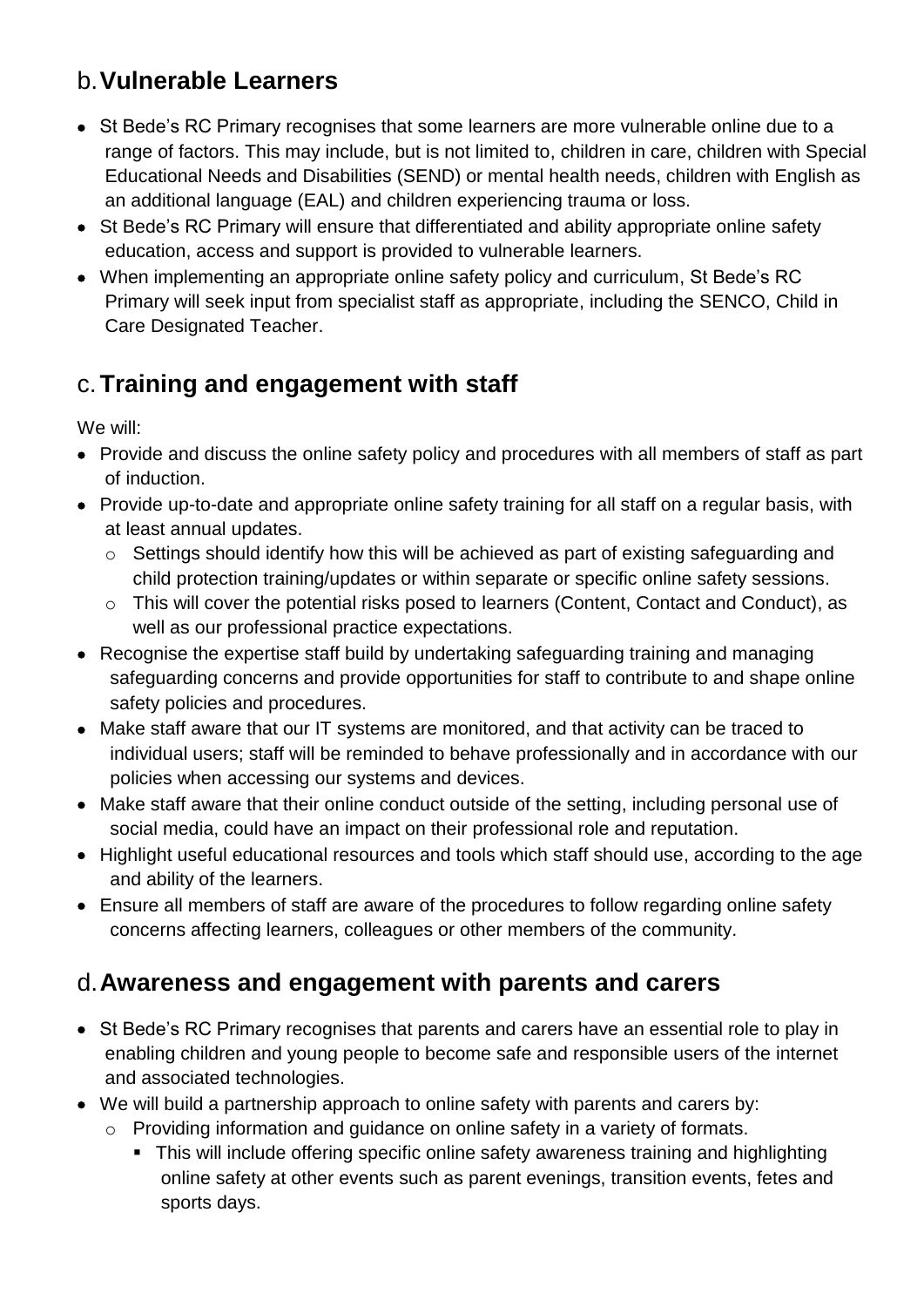- o Drawing their attention to the online safety policy and expectations in newsletters, letters, our prospectus and on our website.
- o Requesting that they read online safety information as part of joining our community, for example, within our home school agreement.
- o Requiring them to read our acceptable use policies and discuss the implications with their children.

# 6. **Reducing Online Risks**

- St Bede's RC Primary recognises that the internet is a constantly changing environment with new apps, devices, websites and material emerging at a rapid pace.
- We will:
	- o Regularly review the methods used to identify, assess and minimise online risks.
	- o Examine emerging technologies for educational benefit and undertake appropriate risk assessments before use in the setting is permitted.
	- o Ensure that appropriate filtering and monitoring is in place and take all reasonable precautions to ensure that users can only access appropriate material.
	- o Due to the global and connected nature of the internet, it is not possible to guarantee that unsuitable material cannot be accessed via our computers or devices.
- All members of the community are made aware of our expectations regarding safe and appropriate behaviour online and the importance of not posting any content, comments, images or videos which could cause harm, distress or offence to members of the community. This is clearly outlined in our acceptable use policies and highlighted through a variety of education and training approaches.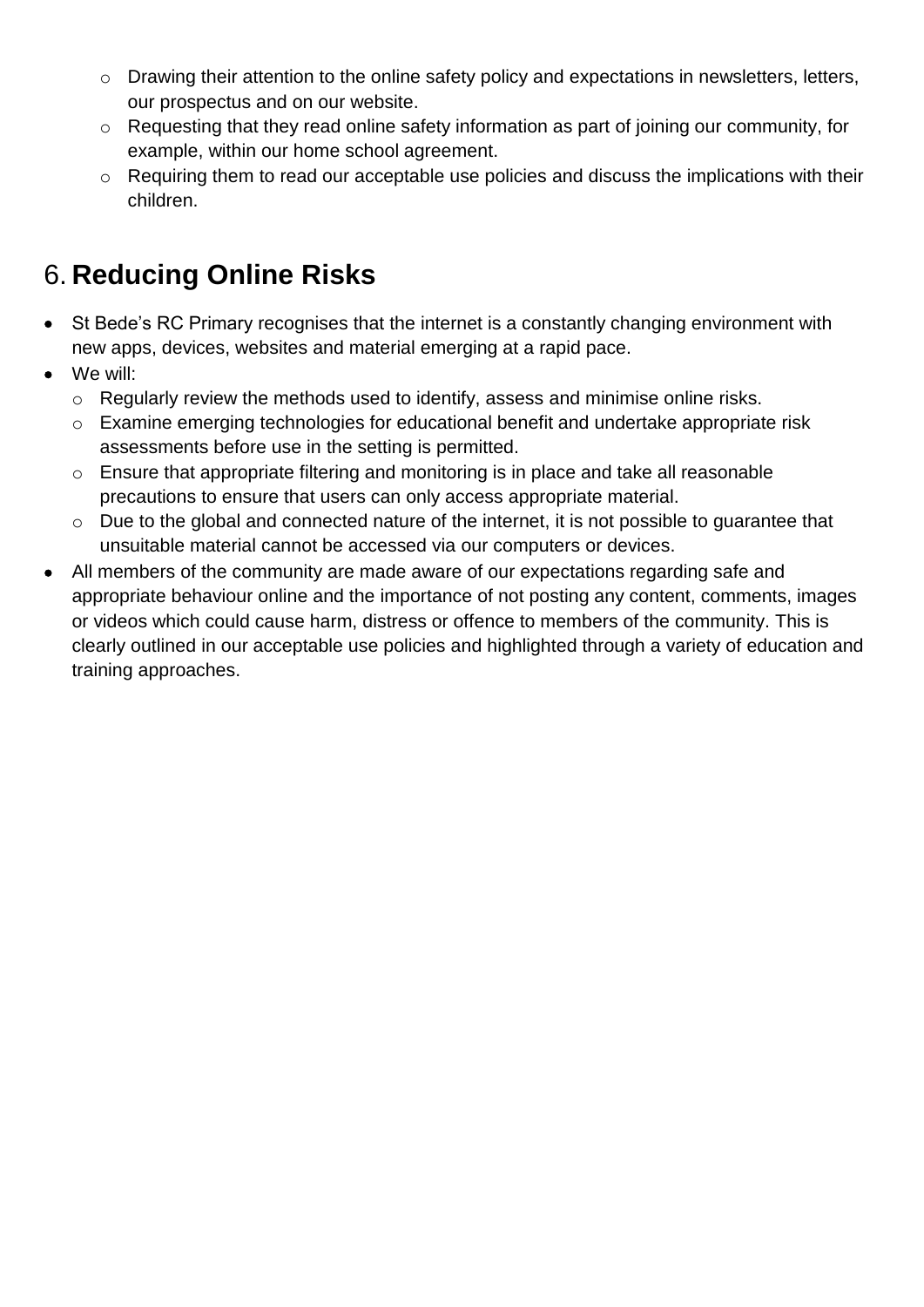# 7. **Safer Use of Technology**

### a. **Classroom Use**

- St Bede's RC Primary uses a wide range of technology. This includes access to:
	- o Computers, laptops and other digital devices
	- o Internet which may include search engines and educational websites
	- o Learning platform/intranet
	- o Email
	- o Games consoles and other games-based technologies
	- o Digital cameras, web cams and video cameras.
- All setting owned devices will be used in accordance with our acceptable use policies and with appropriate safety and security measures in place.
- Members of staff will always evaluate websites, tools and apps fully before use in the classroom or recommending for use at home.
- The setting will use age appropriate search tools following an informed risk assessment, to identify which tool best suits the needs of our community.
	- o The Smoothwall filtering system used in St Bede's ensures that when using Google it is automatically set to safe search. This reduces but does not eliminate the risk of links to inappropriate content.
- We will ensure that the use of internet-derived materials, by staff and learners, complies with copyright law and acknowledge the source of information.
- Supervision of learners will be appropriate to their age and ability
	- o **Early Years Foundation Stage and Key Stage 1**
		- Access to the internet will be by adult demonstration, with occasional directly supervised access to specific and approved online materials, which supports the learning outcomes planned for the learners' age and ability.
	- o **Key Stage 2** 
		- **EXECT** Learners will use age-appropriate search engines and online tools.
		- **EXECTED FIGHTS WAS EXECTED FIGHTS IN THE VIGHTS IN A LEAT THE UP THE UP THE UP THE UP THE UP THE UP THE UP THE UP THE UP THE UP THE UP THE UP THE UP THE UP THE UP THE UP THE UP THE UP THE UP THE UP THE UP THE UP THE UP TH** support the learning outcomes planned for the learners' age and ability.
	- o **Key Stage 3, 4, 5**
		- **EXECT** Learners will be appropriately supervised when using technology, according to their ability and understanding.

#### o **Learners in residential provision**

■ We will balance children's ability to take part in age appropriate peer activities online, with the need to detect and prevent abuse, bullying or unsafe practice by children in accordance with the national minimum standards (NMS).

### b. **Managing Internet Access**

• All staff, learners and visitors will read and sign an acceptable use policy before being given access to our computer system, IT resources or internet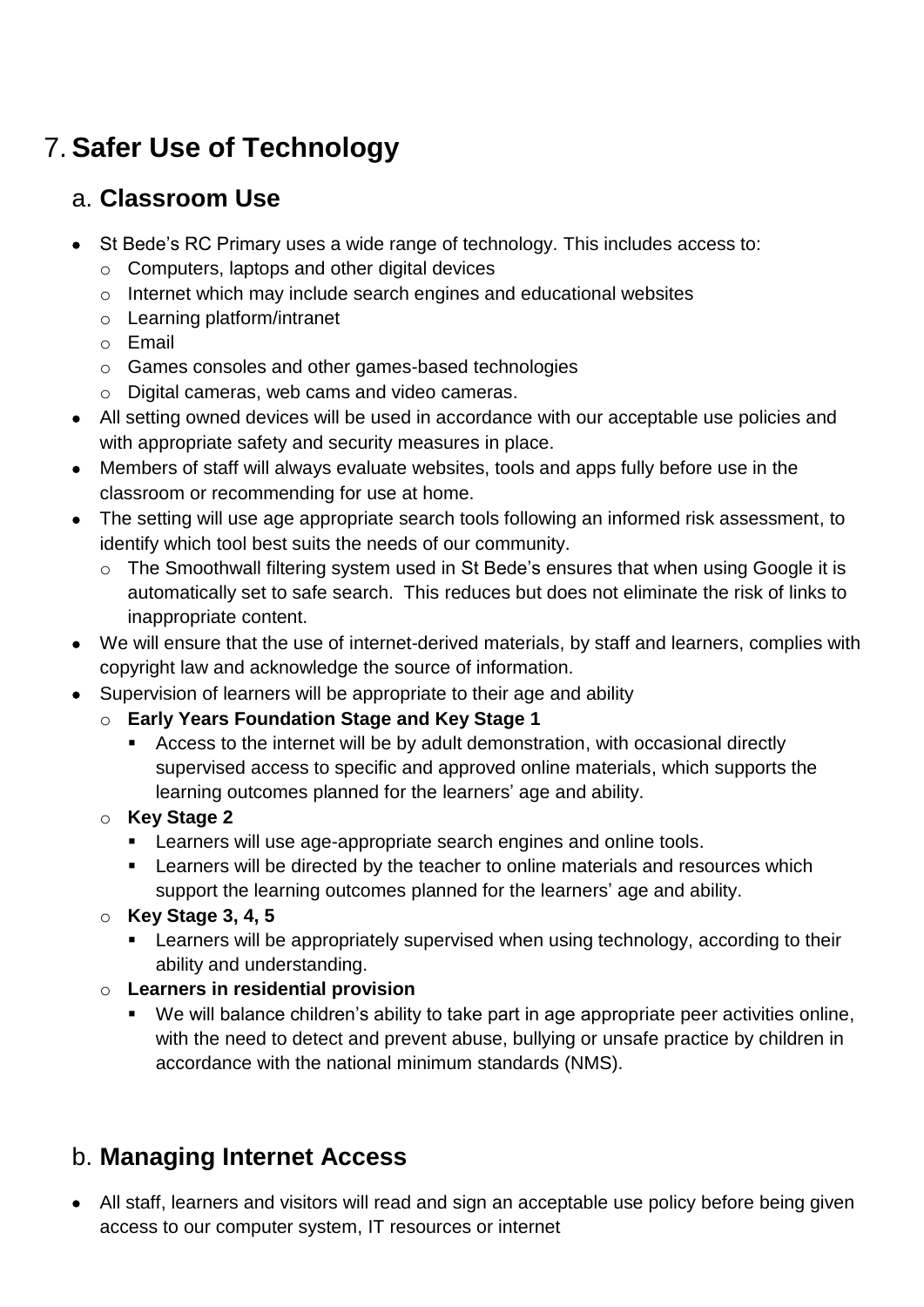### c. **Filtering and Monitoring**

**Note: A guide for education settings about establishing 'appropriate levels' of filtering and monitoring can be found at:** [https://www.saferinternet.org.uk/advice-centre/teachers](https://www.saferinternet.org.uk/advice-centre/teachers-and-school-staff/appropriate-filtering-and-monitoring)[and-school-staff/appropriate-filtering-and-monitoring](https://www.saferinternet.org.uk/advice-centre/teachers-and-school-staff/appropriate-filtering-and-monitoring)

#### i **Decision Making**

- St Bede's RC Primary governors and leaders have ensured that our setting has age and ability appropriate filtering and monitoring in place, to limit learners' exposure to online risks.
- The governors and leaders are aware of the need to prevent "over blocking", as that may unreasonably restrict what can be taught, with regards to online activities and safeguarding.
- Our decision regarding filtering and monitoring has been informed by a risk assessment, considering our specific needs and circumstances.
- Changes to the filtering and monitoring approach will be risk assessed by staff with educational and technical experience and, where appropriate, with consent from the leadership team; all changes to the filtering policy are logged and recorded.
- The leadership team will ensure that regular checks are made to ensure that the filtering and monitoring methods are effective and appropriate.
- All members of staff are aware that they cannot rely on filtering and monitoring alone to safeguard learners; effective classroom management and regular education about safe and responsible use is essential.

#### ii **Filtering**

- Education broadband connectivity is provided through **Durham County Council**
- We use **Smoothwall** which blocks sites which can be categorised as: pornography, racial hatred, extremism, gaming and sites of an illegal nature. Schools should also be aware of the filtering detecting other safeguarding issues, such as self harm, serious violent crime or issues with county lines grooming.
- The filtering system blocks all sites on the [Internet Watch Foundation](https://www.iwf.org.uk/) (IWF) list.
- All school devices should be connected to a filtered feed. If a school device needs access to additional content, for instance to manage official social media, the filter settings for that device or user should be modified to allow access to that content.
- We work with **ICTSS** to ensure that our filtering policy is continually reviewed.
- If learners discover unsuitable sites, they will be required to:
	- o Turn off monitor/screen or click on the safety dolphin and report the concern immediate to a member of staff.
	- o The member of staff will report the concern (including the URL of the site if possible) to the DSL (or deputy) and/or technical staff.
	- o The breach will be recorded and escalated as appropriate.
	- o Parents/carers will be informed of filtering breaches involving their child.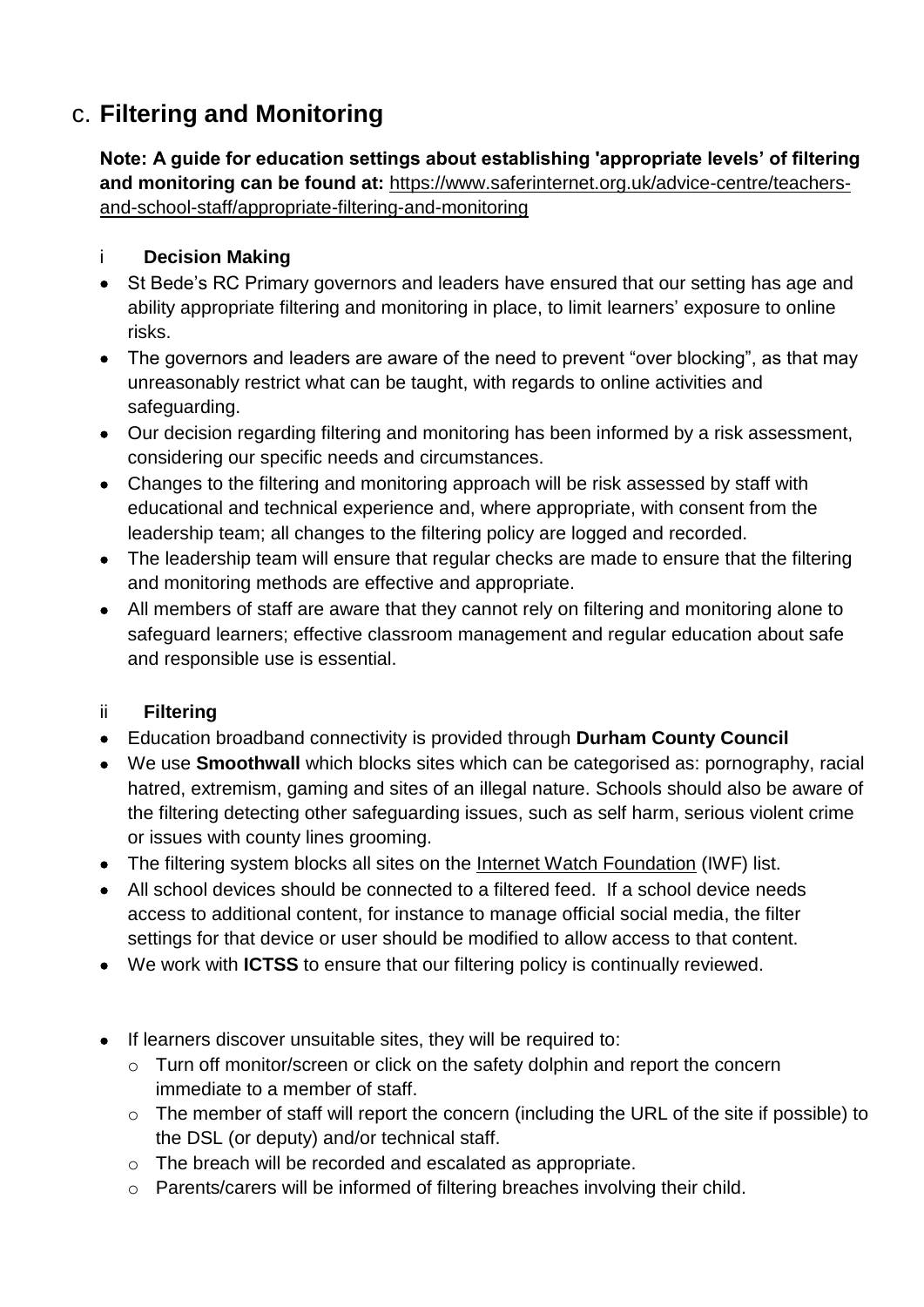- Any material believed to be illegal will be reported immediately to the appropriate agencies, such as the UK Safer Internet Centre, Durham Police or CEOP.
- iii **Monitoring**
- We will appropriately monitor internet use on all setting owned or provided internet enabled devices. This is achieved by:
	- o **Physical monitoring (supervision), monitoring internet and web access (reviewing logfile information) and/or active/pro-active technology monitoring services).**
- If a concern is identified via monitoring approaches we will:
	- o **DSL or deputy will respond in line with the child protection policy.**
- All users will be informed that use of our systems can be monitored and that all monitoring will be in line with data protection, human rights and privacy legislation.

# d.**Managing Personal Data Online**

- Personal data will be recorded, processed, transferred and made available online in accordance with General Data Protection Regulations and Data Protection legislation.
	- o Full information can be found in our Data Protection policy.

### e.**Security and Management of Information Systems**

- We take appropriate steps to ensure the security of our information systems, including:
	- o Virus protection being updated regularly.
	- o Encryption for personal data sent over the Internet or taken off site (such as via portable media storage) or access via appropriate secure remote access systems.
	- o Not using portable media without specific permission; portable media will be checked by an anti-virus /malware scan before use.
	- o Not downloading unapproved software to work devices or opening unfamiliar email attachments.
	- o Regularly checking files held on our network,
	- o The appropriate use of user logins and passwords to access our network. ■ Specific user logins and passwords will be enforced for all children
	- o All users are expected to log off or lock their screens/devices if systems are unattended.
	- o Further information about technical environment safety and security can be found at:
		- o Acceptable use policy

### f. **Password policy**

- All members of staff will have their own unique username and private passwords to access our systems; members of staff are responsible for keeping their password private.
- From Reception, all learners are provided with their own unique username and private passwords to access our systems; learners are responsible for keeping their password private.
- We require all users to:
	- o Use strong passwords for access into our system.
	- o Change their passwords on a yearly basis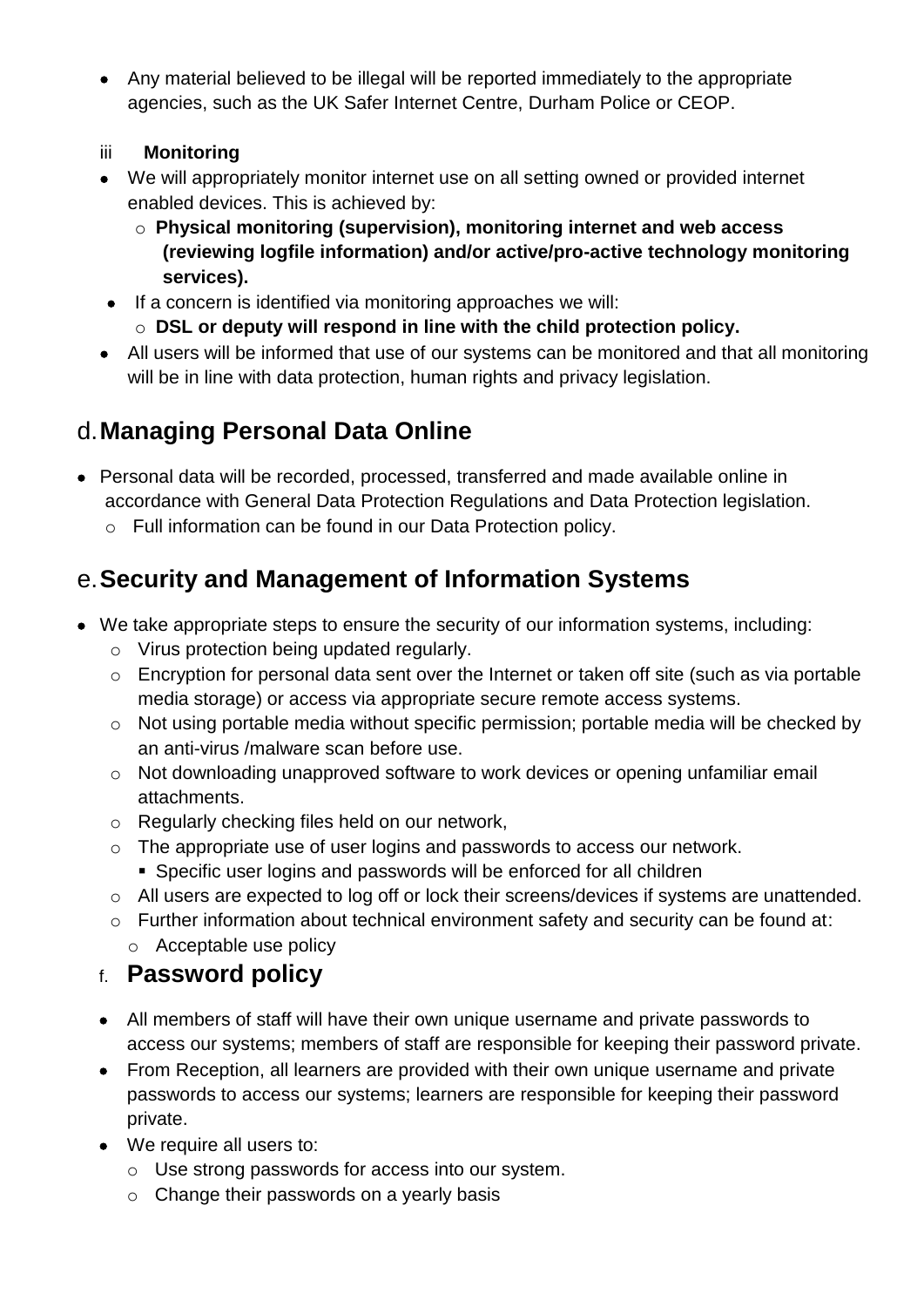- o Always keep their password private; users must not share it with others or leave it where others can find it.
- o Not to login as another user at any time.

### g. **Managing the Safety of our Website**

- We will ensure that information posted on our website, www.stbedessacriston.co.uk meets the requirements as identified by the Department for Education (DfE).
- We will ensure that our website complies with guidelines for publications including: accessibility; data protection; respect for intellectual property rights; privacy policies and copyright.
- Staff or learners' personal information will not be published on our website; the contact details on the website will be our setting address, email and telephone number.
- The administrator account for our website will be secured with an appropriately strong password.
- We will post appropriate information about safeguarding, including online safety, on our website for members of the community.

### h. **Publishing Images and Videos Online**

• We will ensure that all images and videos shared online are used in accordance with the associated polices, including (but not limited to) the cameras and image use, data security, acceptable use policies, codes of conduct/behaviour, social media and use of personal devices and mobile phones.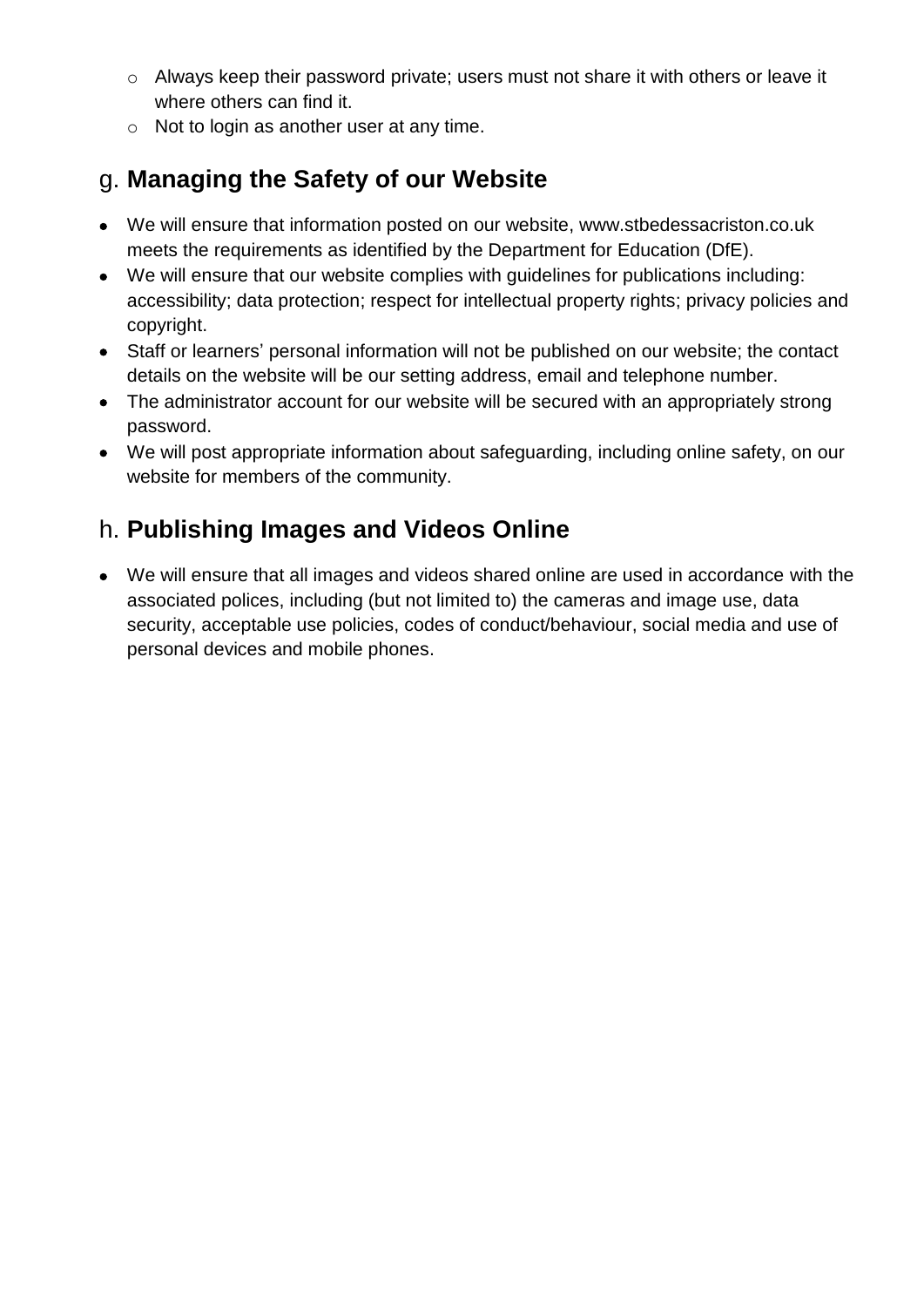### i. **Managing Email**

- Access to our email systems will always take place in accordance with data protection legislation and in line with other policies, including confidentiality, acceptable use policies and the code of conduct/behaviour policy.
	- o The forwarding of any chain messages/emails is not permitted.
	- o Spam or junk mail will be blocked and reported to the email provider.
	- o Any electronic communication which contains sensitive or personal information will only be sent using secure and encrypted email.
	- o Setting email addresses and other official contact details will not be used for setting up personal social media accounts.
- Members of the community will immediately tell Mrs E Alderson if they receive offensive communication, and this will be recorded in our safeguarding files/records.
- Excessive social email use can interfere with teaching and learning and will be restricted; access to external personal email accounts may be blocked on site.

#### i **Staff email**

- The use of personal email addresses by staff for any official setting business is not permitted.
	- o All members of staff are provided with an email address to use for all official communication.
- Members of staff are encouraged to have an appropriate work life balance when responding to email, especially if communication is taking place between staff, learners and parents.

#### ii **Learner email**

- Learners will sign an acceptable use policy and will receive education regarding safe and appropriate email etiquette before access is permitted.
- Whole-class or group email addresses may be used for communication outside of the setting.

### j. **Management of Applications (apps) used to Record Children's Progress**

- We use sims to track learners progress and share appropriate information with parents and carers.
- The headteacher is ultimately responsible for the security of any data or images held of children. As such, they will ensure that the use of tracking systems is appropriately risk assessed prior to use, and that they are used in accordance with data protection legislation, including the General Data Protection Regulations (GDPR) and Data Protection legislation.
- To safeguard learners' data: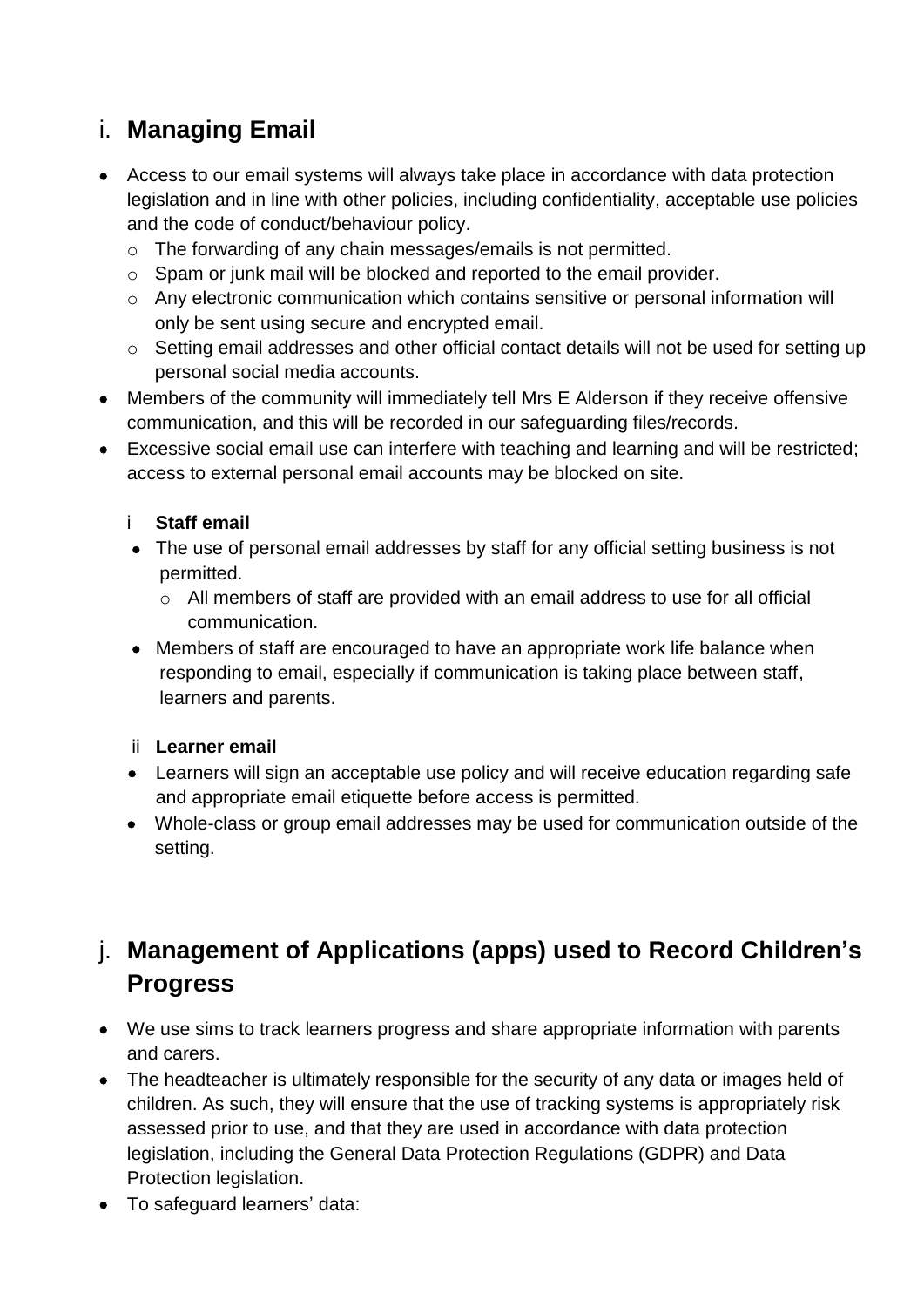- o Only school issued devices will be used for apps that record and store learners' personal details, attainment or photographs.
- o Personal staff mobile phones or devices will NOT be used to access or upload content to any apps which record and store learners' personal details, attainment or images.
- o Devices will be appropriately encrypted if taken off site, to reduce the risk of a data security breach in the event of loss or theft.
- o All users will be advised regarding safety measures, such as using strong passwords and logging out of systems.
- o Parents and carers will be informed of the expectations regarding safe and appropriate use, prior to being given access; for example, not sharing passwords or images.

### 8. **Social Media**

### a. **Expectations**

- The expectations regarding safe and responsible use of social media applies to all members of St Bede's RC Primary community.
- The term social media may include (but is not limited to): blogs; wikis; social networking sites; forums; bulletin boards; online gaming; apps; video/photo sharing sites; chatrooms and instant messenger.
- All members of St Bede's RC Primary community are expected to engage in social media in a positive, safe and responsible manner.
	- o All members of St Bede's RC Primary community are advised not to publish specific and detailed private thoughts, concerns, pictures or messages on any social media services, especially content that may be considered threatening, hurtful or defamatory to others.
- We will control learner and staff access to social media whilst using setting provided devices and systems on site.
	- o The use of social media during setting hours for personal use is not permitted.
	- o Inappropriate or excessive use of social media during setting hours or whilst using setting devices may result in disciplinary or legal action and/or removal of internet facilities.
- Concerns regarding the online conduct of any member of St Bede's RC Primary community on social media, should be reported to the DSL and will be managed in accordance with our anti-bullying, allegations against staff, behaviour and child protection policies.

### b. **Staff Personal Use of Social Media**

- The safe and responsible use of social networking, social media and personal publishing sites will be discussed with all members of staff as part of staff induction and will be revisited and communicated via regular staff training opportunities.
- Safe and professional behaviour will be outlined for all members of staff (including volunteers) as part of our code of conduct/behaviour policy as part of acceptable use policy.

Reputation

• All members of staff are advised that their online conduct on social media can have an impact on their role and reputation within the setting.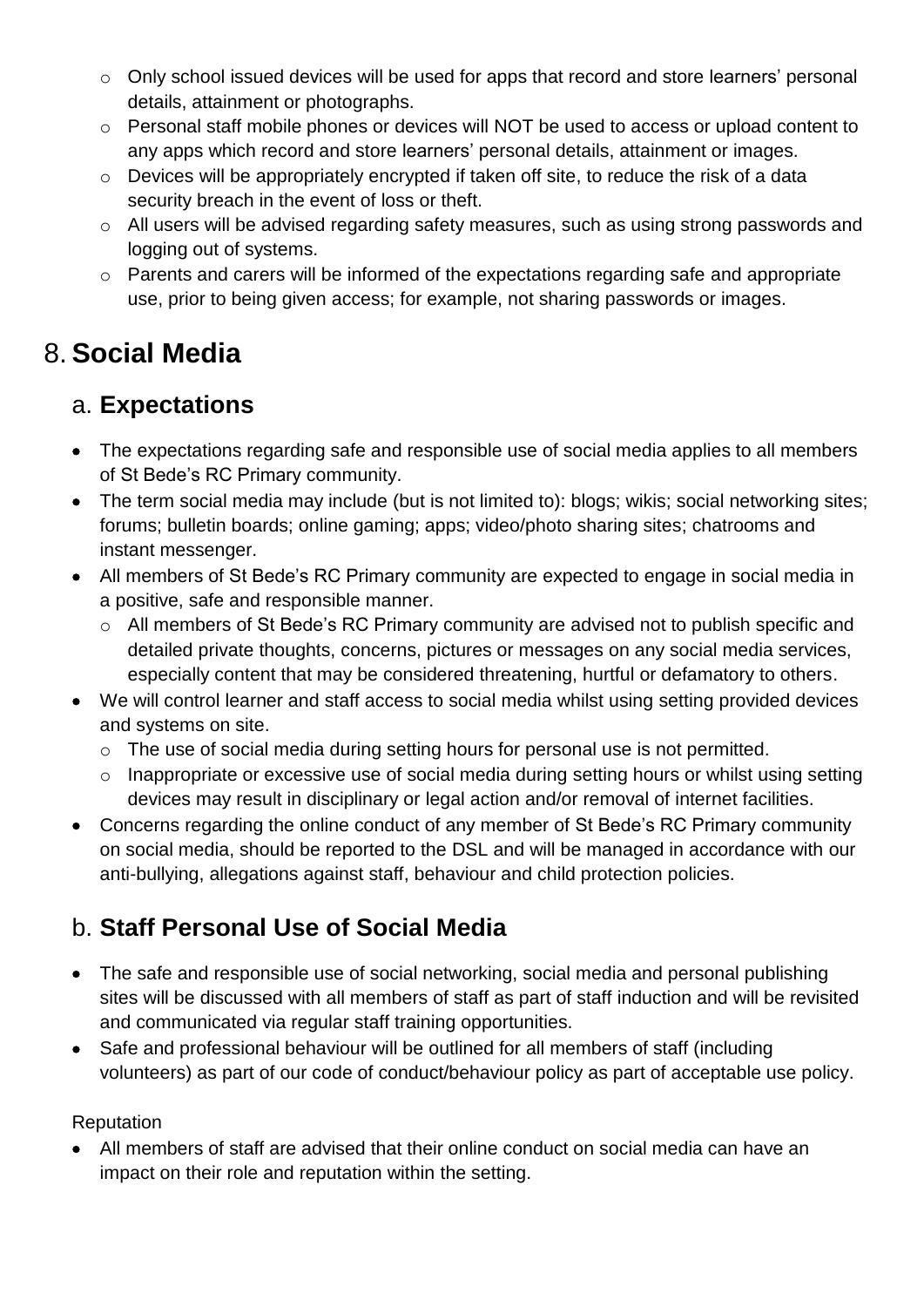- o Civil, legal or disciplinary action may be taken if staff are found to bring the profession or institution into disrepute, or if something is felt to have undermined confidence in their professional abilities.
- All members of staff are advised to safeguard themselves and their privacy when using social media sites. Advice will be provided to staff via staff training and by sharing appropriate guidance and resources on a regular basis. This will include (but is not limited to):
	- o Setting the privacy levels of their personal sites.
	- o Being aware of location sharing services.
	- o Opting out of public listings on social networking sites.
	- o Logging out of accounts after use.
	- o Keeping passwords safe and confidential.
	- o Ensuring staff do not represent their personal views as that of the setting.
- Members of staff are encouraged not to identify themselves as employees of St Bede's RC Primary on their personal social networking accounts; this is to prevent information on these sites from being linked with the setting, and to safeguard the privacy of staff members.
- All members of staff are encouraged to carefully consider the information, including text and images, they share and post online and to ensure that their social media use is compatible with their professional role and is in accordance our policies and the wider professional and legal framework.
- Information and content that staff members have access to as part of their employment, including photos and personal information about learners and their family members or colleagues will not be shared or discussed on social media sites.
- Members of staff will notify the Leadership Team immediately if they consider that any content shared on social media sites conflicts with their role.

Communicating with learners and parents and carers

- All members of staff are advised not to communicate with or add as 'friends' any current or past learners or their family members via any personal social media sites, applications or profiles.
	- o Any pre-existing relationships or exceptions that may compromise this, will be discussed with DSL (or deputy)
	- o If ongoing contact with learners is required once they have left the setting, members of staff will be expected to use existing alumni networks or use official setting provided communication tools.
- Staff will not use personal social media accounts to contact learners or parents, nor should any contact be accepted, except in circumstance whereby prior approval has been given by the headteacher
- Any communication from learners and parents received on personal social media accounts will be reported to the DSL (or deputy).

### c. **Learners' Personal Use of Social Media**

- Safe and appropriate use of social media will be taught to learners as part of an embedded and progressive education approach, via age appropriate sites and resources.
- We are aware that many popular social media sites state that they are not for children under the age of 13, therefore, we will not create accounts specifically for learners under this age.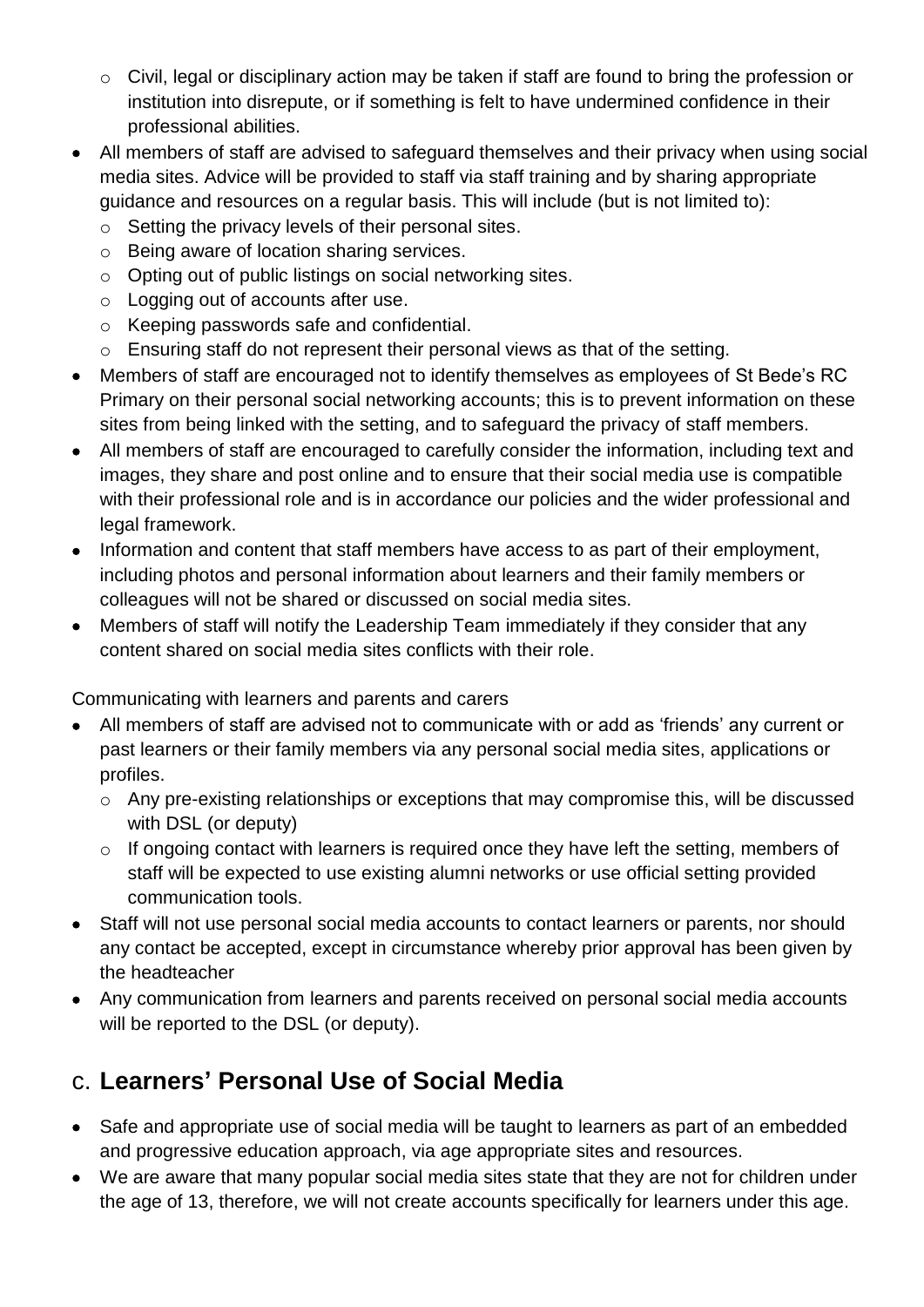Any concerns regarding learners' use of social media will be dealt with in accordance with existing policies, including anti-bullying and behaviour.

- o Concerns will be shared with parents/carers as appropriate, particularly when concerning underage use of social media sites, games or tools.
- Learners will be advised:
	- o To consider the benefits and risks of sharing personal details on social media sites which could identify them and/or their location.
	- o To only approve and invite known friends on social media sites and to deny access to others by making profiles private.
	- o Not to meet any online friends without a parent/carer or other responsible adult's permission and only when a trusted adult is present.
	- o To use safe passwords.
	- o To use social media sites which are appropriate for their age and abilities.
	- o How to block and report unwanted communications.
	- o How to report concerns both within the setting and externally.

### d. **Official Use of Social**

- St Bede's RC Primary official social media channels are:
- Twitter
- The official use of social media sites only takes place with clear educational or community engagement objectives, with specific intended outcomes.
	- o The official use of social media as a communication tool has been formally risk assessed and approved by the headteacher.
	- o Leadership staff have access to account information and login details for our social media channels, in case of emergency, such as staff absence.
- Official social media channels have been set up as distinct and dedicated social media sites or accounts for educational or engagement purposes only.
	- o Staff use setting provided email addresses to register for and manage any official social media channels.
	- o Official social media sites are suitably protected and, where possible, run and are linked to our website.
	- o Public communications on behalf of the setting will, where appropriate and possible, be read and agreed by at least one other colleague.
- Official social media use will be conducted in line with existing policies, including: antibullying, image/camera use, data protection, confidentiality and child protection.
	- o All communication on official social media platforms will be clear, transparent and open to scrutiny.
- Parents/carers and learners will be informed of any official social media use, along with expectations for safe use and action taken to safeguard the community.
	- o Only social media tools which have been risk assessed and approved as suitable for educational purposes will be used.
	- o Any official social media activity involving learners will be moderated possible.
- Parents and carers will be informed of any official social media use with learners; written parental consent will be obtained, as required.
- We will ensure that any official social media use does not exclude members of the community who are unable or unwilling to use social media channels.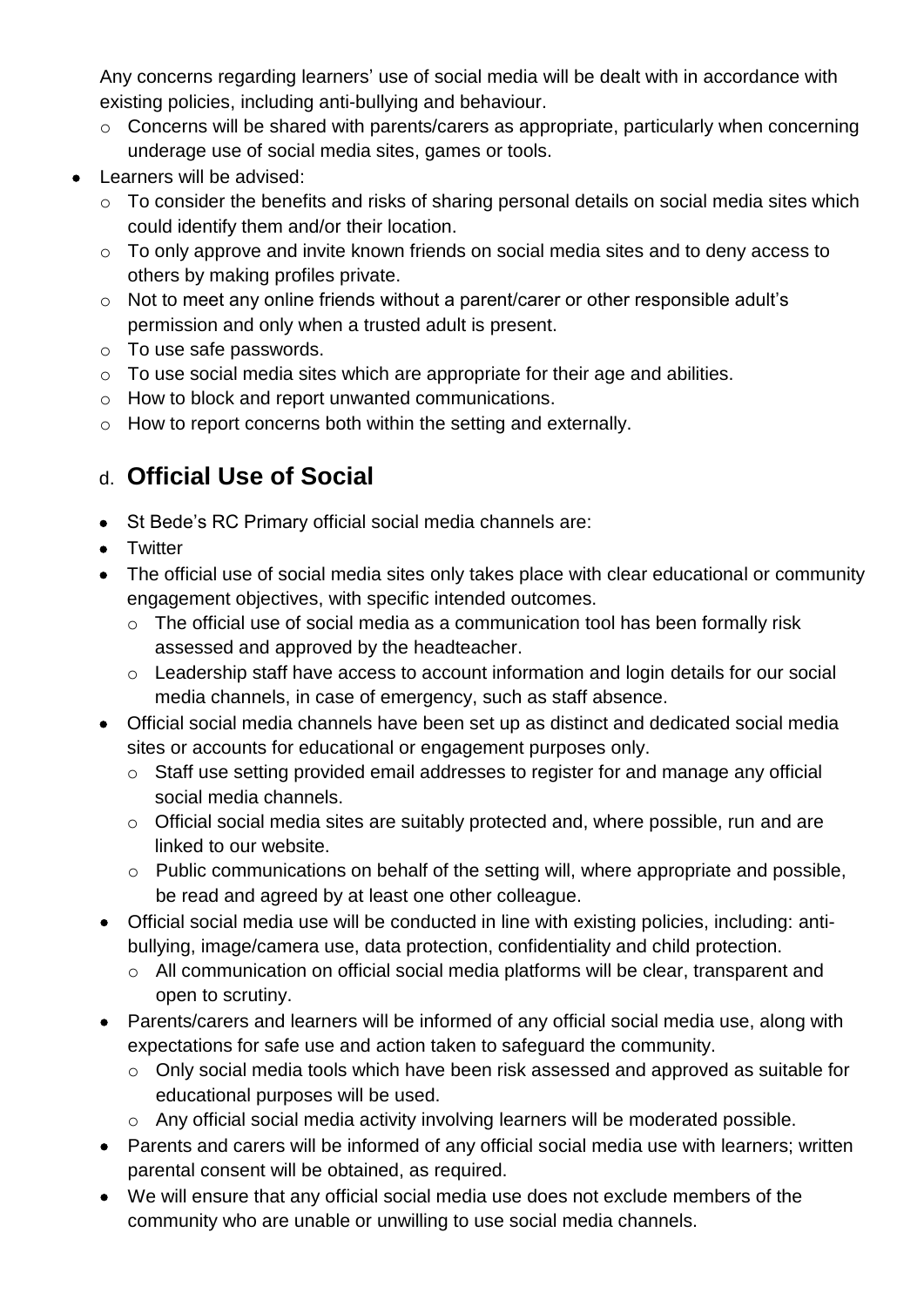Staff expectations

- Members of staff who follow and/or like our official social media channels will be advised to use dedicated professionals accounts, where possible, to avoid blurring professional boundaries.
- If members of staff are participating in online social media activity as part of their capacity as an employee of the setting, they will:
	- o Sign our social media acceptable use policy.
	- o Always be professional and aware they are an ambassador for the setting.
	- o Disclose their official role or position but make it clear that they do not necessarily speak on behalf of the setting.
	- o Always be responsible, credible, fair and honest, and consider how the information being published could be perceived or shared.
	- o Always act within the legal frameworks they would adhere to within the workplace, including: libel, defamation, confidentiality, copyright, data protection and equalities laws.
	- o Ensure that they have appropriate consent before sharing images on the official social media channel.
	- o Not disclose information, make commitments or engage in activities on behalf of the setting, unless they are authorised to do so.
	- o Not engage with any direct or private messaging with current, or past, learners, parents and carers.
	- $\circ$  Inform their line manager, the DSL (or deputy) and/or the headteacher of any concerns, such as criticism, inappropriate content or contact from learners.

# 9. **Use of Personal Devices and Mobile Phones**

• St Bede's RC Primary recognises that personal communication through mobile technologies is an accepted part of everyday life for learners, staff and parents/carers, but technologies need to be used safely and appropriately within the setting.

### a. **Expectations**

- All use of personal devices (including but not limited to; tablets, games consoles and 'smart' watches) and mobile phones will take place in accordance with the law and other appropriate policies, such as anti-bullying, behaviour and child protection.
- Electronic devices of any kind that are brought onto site are the responsibility of the user.
	- o All members of St Bede's RC Primary community are advised to take steps to protect their mobile phones or devices from loss, theft or damage; we accept no responsibility for the loss, theft or damage of such items on our premises.
	- o All members of St Bede's RC Primary community are advised to use passwords/pin numbers to ensure that unauthorised calls or actions cannot be made on their phones or devices; passwords and pin numbers should be kept confidential and mobile phones and personal devices should not be shared.
- Mobile phones and personal devices are not permitted to be used in specific areas within the site such as toilets.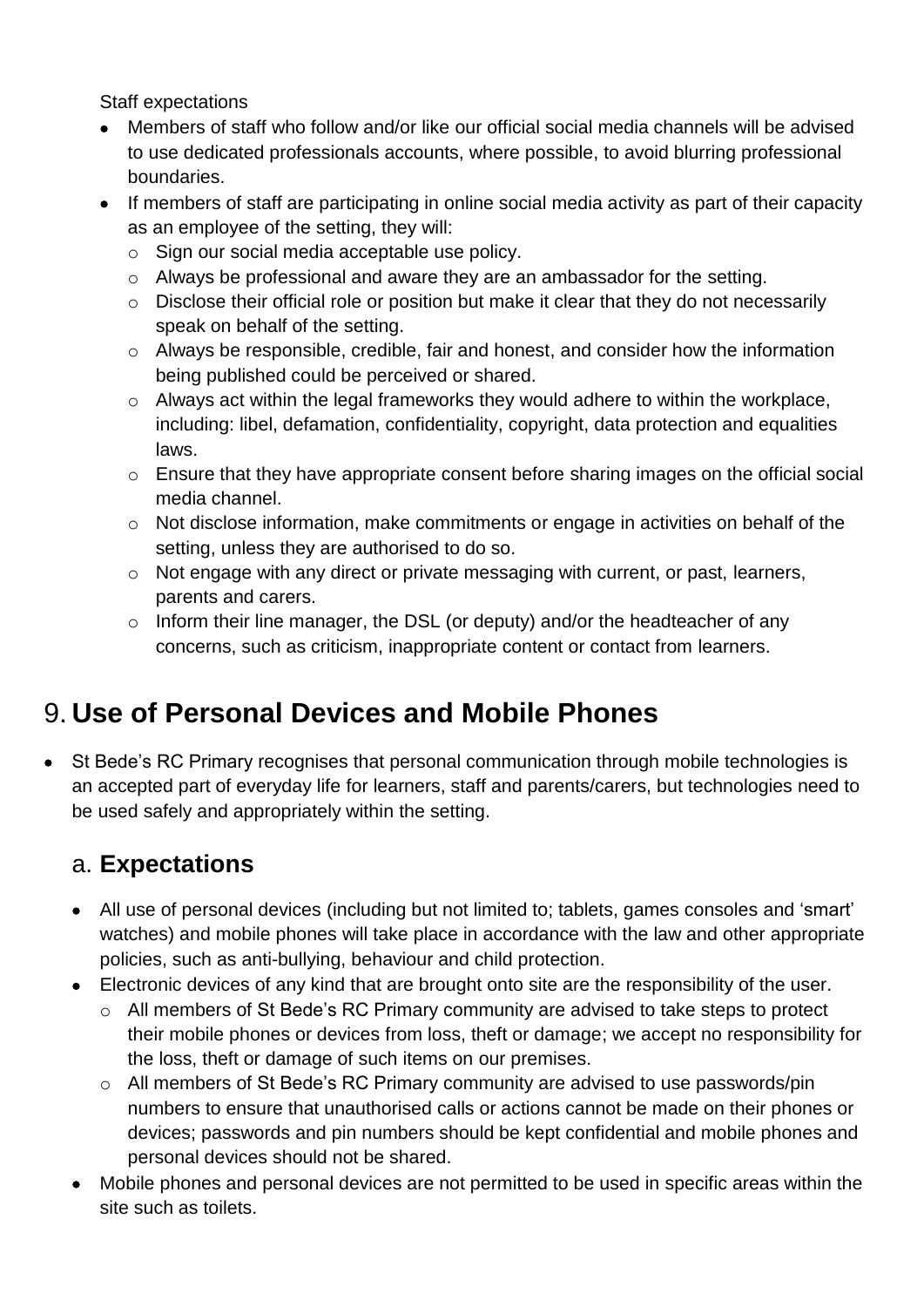- The sending of abusive or inappropriate messages or content via mobile phones or personal devices is forbidden by any member of the community; any breaches will be dealt with as part of our behaviour policy.
- All members of St Bede's RC Primary community are advised to ensure that their mobile phones and personal devices do not contain any content which may be offensive, derogatory or would otherwise contravene our behaviour or child protection policies.
- All members of St Bede's RC Primary community are reminded that taking covert images typically under clothing (Upskirting) is illegal and will be dealt with as part of the discipline policy.

### b. **Staff Use of Personal Devices and Mobile Phones**

- Members of staff will ensure that use of personal phones and devices takes place in accordance with the law, as well as relevant policy and procedures, such as: confidentiality, child protection, data security and acceptable use.
- Staff will be advised to:
	- o Keep mobile phones and personal devices in a safe and secure place e.g. locker during lesson time.
	- o Keep mobile phones and personal devices switched off or switched to 'silent' mode during lesson times.
	- o Ensure that Bluetooth or other forms of communication (such as 'airdrop') are hidden or disabled during lesson times.
	- o Not use personal devices during teaching periods, unless permission has been given by the headteacher, such as in emergency circumstances.
	- o Ensure that any content brought onto site via mobile phones and personal devices are compatible with their professional role and expectations.
- Members of staff are NOT permitted to use their own personal phones or devices for contacting learners or parents and carers.
	- o Any pre-existing relationships, which could undermine this, will be discussed with the DSL (or deputy) headteacher.
- Staff will not use personal devices:
	- o To take photos or videos of learners and will only use work-provided equipment for this purpose.
	- o Directly with learners and will only use work-provided equipment during lessons/educational activities.
- If a member of staff breaches our policy, action will be taken in line with our code of conduct/staff behaviour and allegations policy
	- o If a member of staff is thought to have illegal content saved or stored on a mobile phone or personal device, or have committed a criminal offence, the police will be contacted.

### c. **Learners' Use of Personal Devices and Mobile Phones**

- Learners will be educated regarding the safe and appropriate use of personal devices and mobile phones and will be made aware of boundaries and consequences.
- St Bede's RC Primary expects learners' personal devices and mobile phones to be...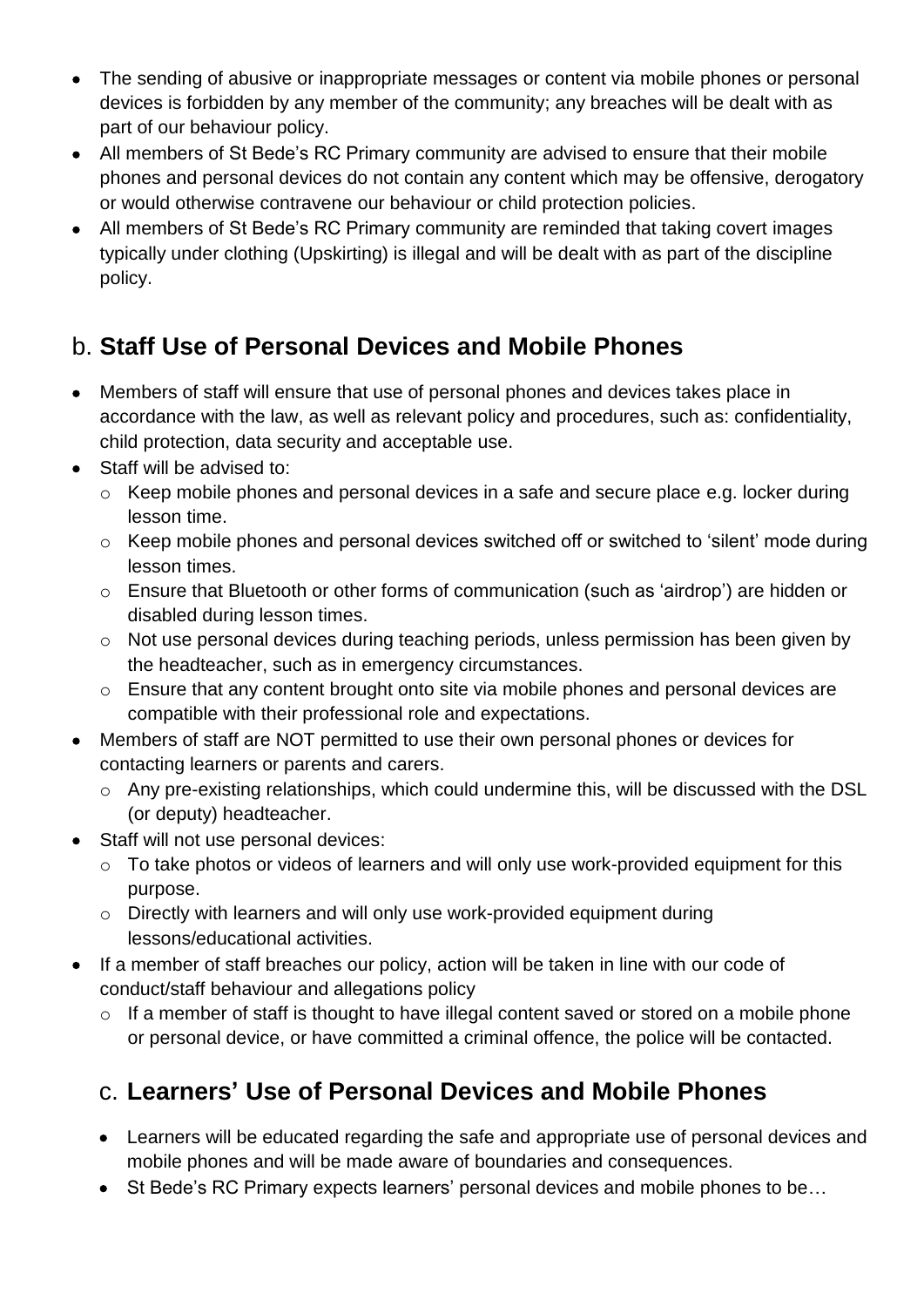- Kept in the office during the day and switched off. Parents must sign a mobile phone contract to state their child is allowed to bring a phone to school.
- If a learner needs to contact his/her parents or carers they will be allowed to use a setting phone.
	- o Parents are advised to contact their child via the setting office
- Mobile phones or personal devices will not be used by learners during lessons or formal educational time unless as part of an approved and directed curriculum-based activity with consent from a member of staff.
	- o The use of personal mobile phones or devices for a specific education purpose does not mean that blanket use is permitted.
	- o If members of staff have an educational reason to allow learners to use their mobile phones or personal devices as part of an educational activity, it will only take place when approved by the Leadership Team.
- Mobile phones and personal devices must not be taken into examinations.
	- o Learners found in possession of a mobile phone or personal device during an exam will be reported to the appropriate examining body. This may result in the withdrawal from either that examination or all examinations.
- If a learner breaches the policy, the phone or device will be confiscated and will be held in a secure place.
	- o Staff may confiscate a learner's mobile phone or device if they believe it is being used to contravene our behaviour or bullying policy or could contain youth produced sexual imagery (sexting).
	- o Searches of mobile phone or personal devices will only be carried out in accordance with our policy. [www.gov.uk/government/publications/searching-screening-and](http://www.gov.uk/government/publications/searching-screening-and-confiscation)[confiscation\)](http://www.gov.uk/government/publications/searching-screening-and-confiscation)
	- o Learners' mobile phones or devices may be searched by a member of the leadership team, with the consent of the learner or a parent/carer. Content may be deleted or requested to be deleted, if it contravenes our policies. [www.gov.uk/government/publications/searching-screening-and-confiscation\)](http://www.gov.uk/government/publications/searching-screening-and-confiscation)
	- o Mobile phones and devices that have been confiscated will be released to parents or carers at the end of the day.
	- o If there is suspicion that material on a learner's personal device or mobile phone may be illegal or may provide evidence relating to a criminal offence, the device will be handed over to the police for further investigation.

### d. **Visitors' Use of Personal Devices and Mobile Phones**

- Parents/carers and visitors (including volunteers and contractors) must use their mobile phones and personal devices in accordance with our acceptable use policy and other associated policies, such as: anti-bullying, behaviour, child protection and image use.
- We will ensure appropriate signage and information is displayed and provided to inform parents, carers and visitors of expectations of use.
- Members of staff are expected to challenge visitors if they have concerns and will always inform the DSL (or deputy) or headteacher of any breaches our policy.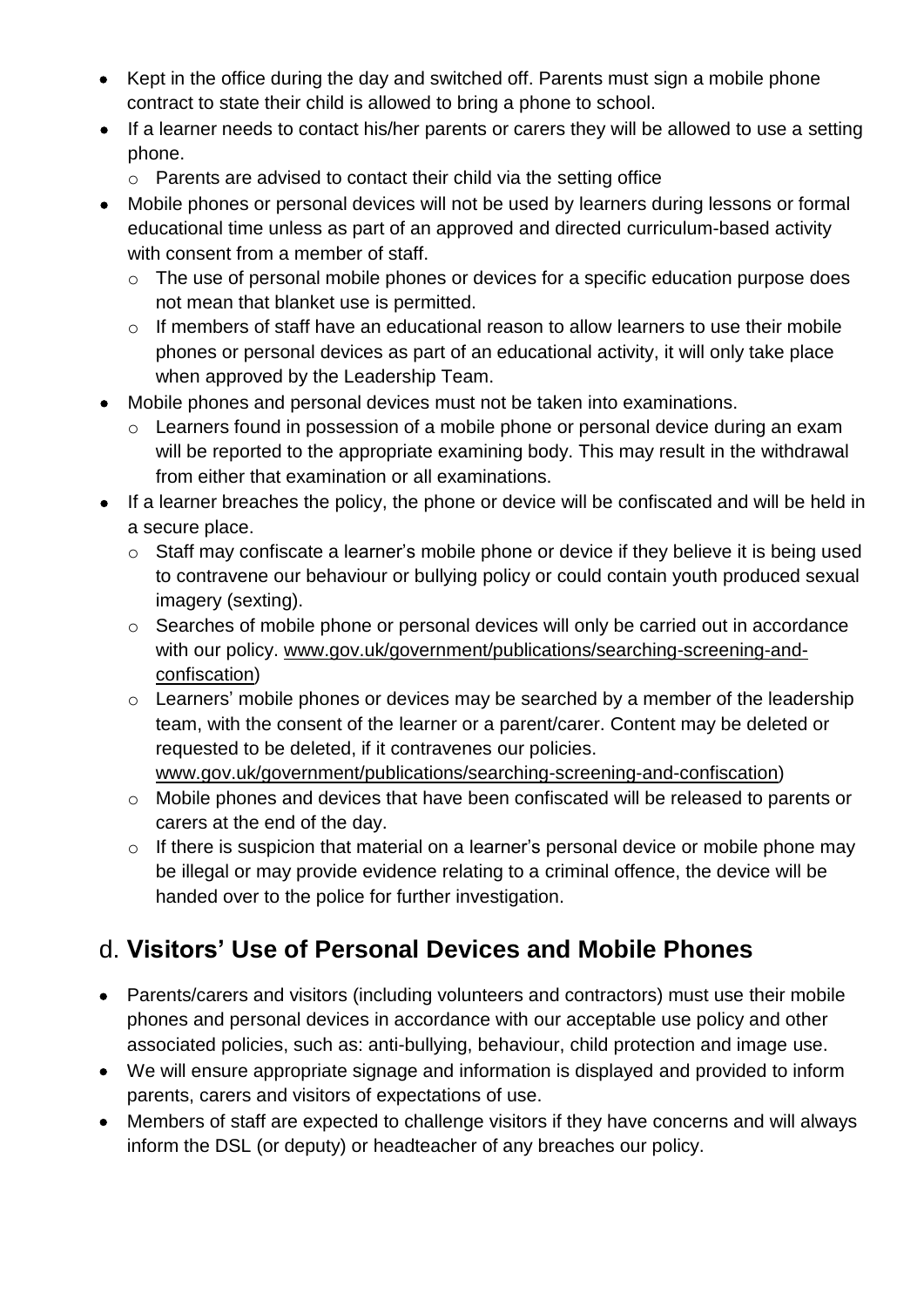### e. **Officially provided mobile phones and devices**

- Members of staff will be issued with a work phone number and email address, where contact with learners or parents/carers is required.
- Setting mobile phones and devices will be suitably protected via a passcode/password/PIN and must only be accessed or used by members of staff.
- Setting mobile phones and devices will always be used in accordance with the acceptable use policy and other relevant policies.

# 10. **Responding to Online Safety Incidents and Concerns**

- All members of the community will be made aware of the reporting procedure for online safety concerns, including: breaches of filtering, youth produced sexual imagery (sexting), cyberbullying and illegal content.
- All members of the community must respect confidentiality and the need to follow the official procedures for reporting concerns.
	- o Learners, parents and staff will be informed of our complaints procedure and staff will be made aware of the whistleblowing procedure.
- We require staff, parents, carers and learners to work in partnership to resolve online safety issues.
- After any investigations are completed, we will debrief, identify lessons learnt and implement any policy or curriculum changes as required.
- If we are unsure how to proceed with an incident or concern, the DSL (or deputy) will seek advice from the Education Safeguarding Team.
- Where there is suspicion that illegal activity has taken place, we will contact the Education Safeguarding Team or Durham Police using 101, or 999 if there is immediate danger or risk of harm.
- If an incident or concern needs to be passed beyond our community (for example, if other local settings are involved or the public may be at risk), the DSL or headteacher will speak with Durham Police first to ensure that potential investigations are not compromised.

### a. **Concerns about Learners' Welfare**

- The DSL (or deputy) will be informed of any online safety incidents involving safeguarding or child protection concerns.
	- o The DSL (or deputy) will record these issues in line with our child protection policy.
- The DSL (or deputy) will ensure that online safety concerns are escalated and reported to relevant agencies in line with the DSCP thresholds and procedures.
- We will inform parents and carers of online safety incidents or concerns involving their child, as and when required.

### b. **Staff Misuse**

• Any complaint about staff misuse will be referred to the headteacher in accordance with the allegations policy.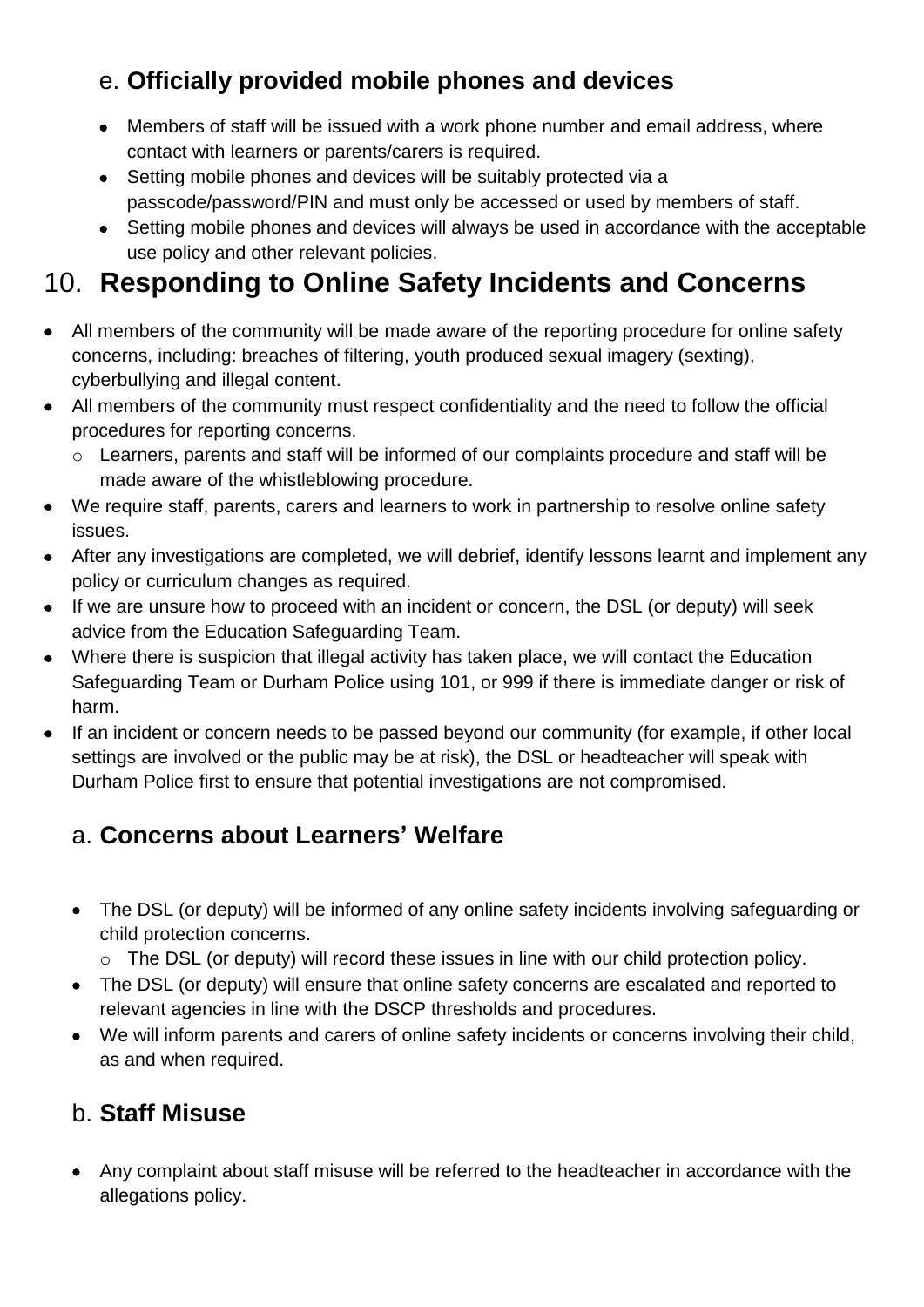- Any allegations regarding a member of staff's online conduct will be discussed with the LADO (Local Authority Designated Officer).
- Appropriate action will be taken in accordance with our staff behaviour policy/code of conduct.

# 11. **Procedures for Responding to Specific Online Incidents or Concerns**

### a. **Online Sexual Violence and Sexual Harassment between Children**

- Our setting has accessed and understood ["Sexual violence and sexual harassment](https://www.gov.uk/government/publications/sexual-violence-and-sexual-harassment-between-children-in-schools-and-colleges)  [between children in schools and colleges"](https://www.gov.uk/government/publications/sexual-violence-and-sexual-harassment-between-children-in-schools-and-colleges) (2018) guidance and part 5 of 'Keeping children safe in education' 2018.
- St Bede's RC Primary recognises that sexual violence and sexual harassment between children can take place online. Examples may include; non-consensual sharing of sexual images and videos, sexualised online bullying, online coercion and threats, unwanted sexual comments and messages on social media, and online sexual exploitation.
	- o Full details of how we will respond to concerns relating to sexual violence and sexual harassment between children can be found within our child protection and anti-bullying policy.
- St Bede's RC Primary recognises that internet brings the potential for the impact of any sexual violence and sexual harassment concerns to extend further than the local community, and for a victim or alleged perpetrator to become marginalised and excluded by online communities.
- St Bede's RC Primary also recognises the potential for repeat victimisation in the future if abusive content continues to exist somewhere online.
- St Bede's RC Primary will ensure that all members of the community are made aware of the potential social, psychological and criminal consequences of online sexual violence and sexual harassment between children by implementing a range of age and ability appropriate educational methods as part of our PSHE and RSE curriculum.
- We will ensure that all members of the community are aware of sources of support regarding online sexual violence and sexual harassment between children.
- We will respond to concerns regarding online sexual violence and sexual harassment between children, regardless of whether the incident took place on our premises or using our equipment.
- If made aware of online sexual violence and sexual harassment, we will:
	- o Immediately notify the DSL (or deputy) and act in accordance with our child protection and anti-bullying policies.
	- o If content is contained on learners electronic devices, they will be managed in accordance with the DfE ['searching screening](https://www.gov.uk/government/publications/searching-screening-and-confiscation) and confiscation' advice.
	- o Provide the necessary safeguards and support for all learners involved, such as offering specific advice on blocking, reporting and removing online content, as well as providing appropriate counselling/pastoral support.
	- o Implement appropriate sanctions in accordance with our behaviour policy.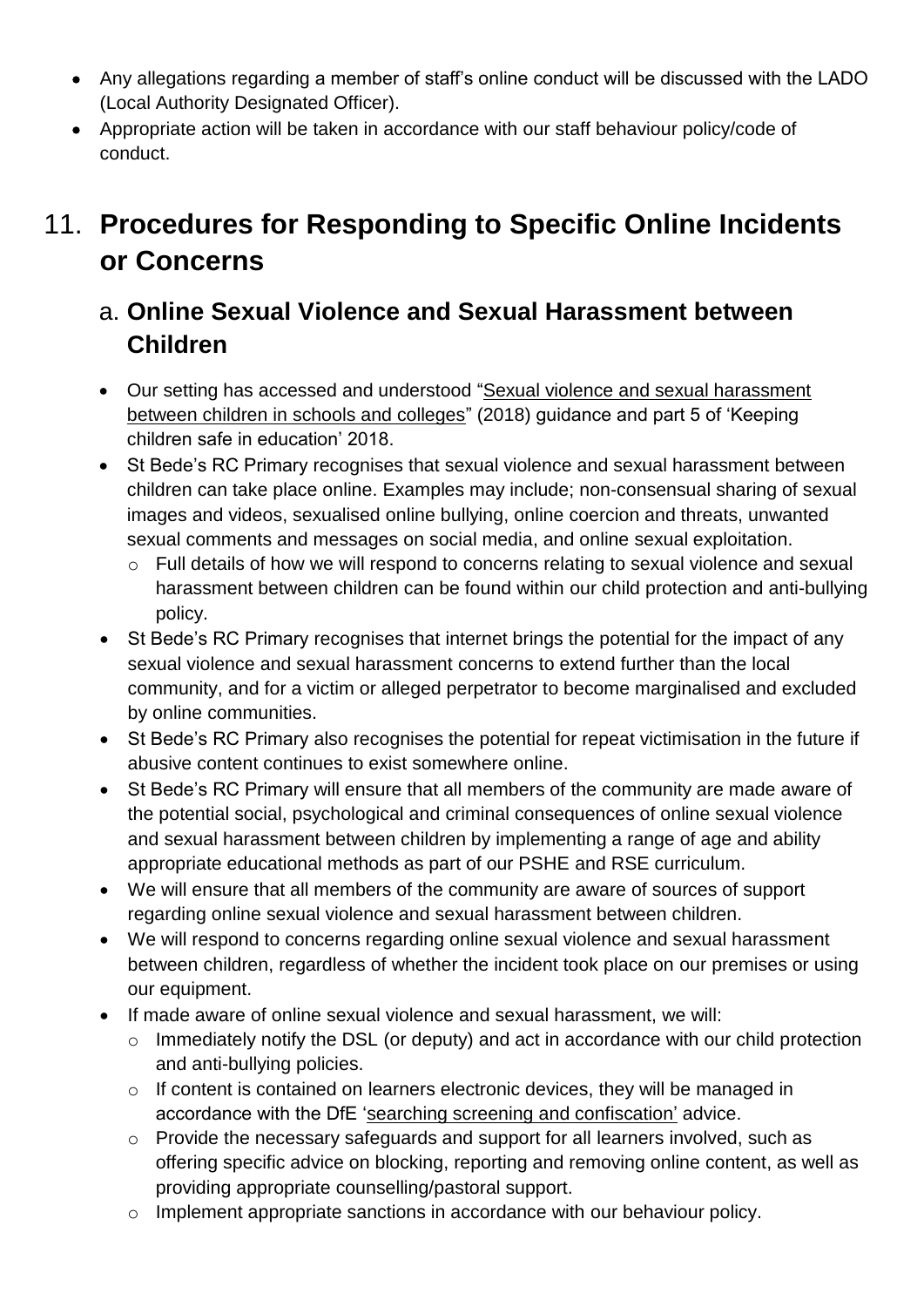- $\circ$  Inform parents and carers, if appropriate, about the incident and how it is being managed.
- o If appropriate, make a referral to partner agencies, such as First Contact and/or the Police.
- o If the concern involves children and young people at a different educational setting, work in partnership with other DSLs to ensure appropriate safeguarding action is taken in the wider local community.
	- If a criminal offence has been committed, the DSL (or deputy) will discuss this with Durham Police first to ensure that investigations are not compromised.
- o Review the handling of any incidents to ensure that best practice was implemented, and policies/procedures are appropriate.

#### i **Youth Produced Sexual Imagery ("Sexting")**

- St Bede's RC Primary recognises youth produced sexual imagery (known as "sexting") as a safeguarding issue; all concerns will be reported to and dealt with by the DSL (or deputy).
- We will follow the advice as set out in the non-statutory UKCCIS guidance: ['Sexting in](https://www.gov.uk/government/groups/uk-council-for-child-internet-safety-ukccis)  [schools and colleges: responding to incidents and safeguarding young people'](https://www.gov.uk/government/groups/uk-council-for-child-internet-safety-ukccis) .
- St Bede's RC Primary will ensure that all members of the community are made aware of the potential social, psychological and criminal consequences of 'sexting' by implementing preventative approaches, via a range of age and ability appropriate educational methods.
- We will ensure that all members of the community are aware of sources of support regarding youth produced sexual imagery.
- We will respond to concerns regarding youth produced sexual imagery, regardless of whether the incident took place on site or using setting provided or personal equipment.
- We will not:
	- o View any images suspected of being youth produced sexual imagery, unless there is no other possible option, or there is a clear need or reason to do so.
		- **.** If it is deemed necessary, the image will only be viewed by the DSL (or deputy DSL) and their justification for viewing the image will be clearly documented.
	- o Send, share, save or make copies of content suspected to be an indecent image of a child (i.e. youth produced sexual imagery) and will not allow or request learners to do so.
- If made aware of an incident involving the creation or distribution of youth produced sexual imagery, we will:
	- o Act in accordance with our child protection policies and the relevant Durham SCP procedures.
	- o Ensure the DSL (or deputy) responds in line with the ['Sexting in schools and](https://www.gov.uk/government/groups/uk-council-for-child-internet-safety-ukccis)  [colleges: responding to incidents and safeguarding young people'](https://www.gov.uk/government/groups/uk-council-for-child-internet-safety-ukccis) guidance.
	- o Store the device securely.
		- If an indecent image has been taken or shared on our network or devices, we will act to block access to all users and isolate the image.
	- o Carry out a risk assessment which considers any vulnerability of learners involved; including carrying out relevant checks with other agencies.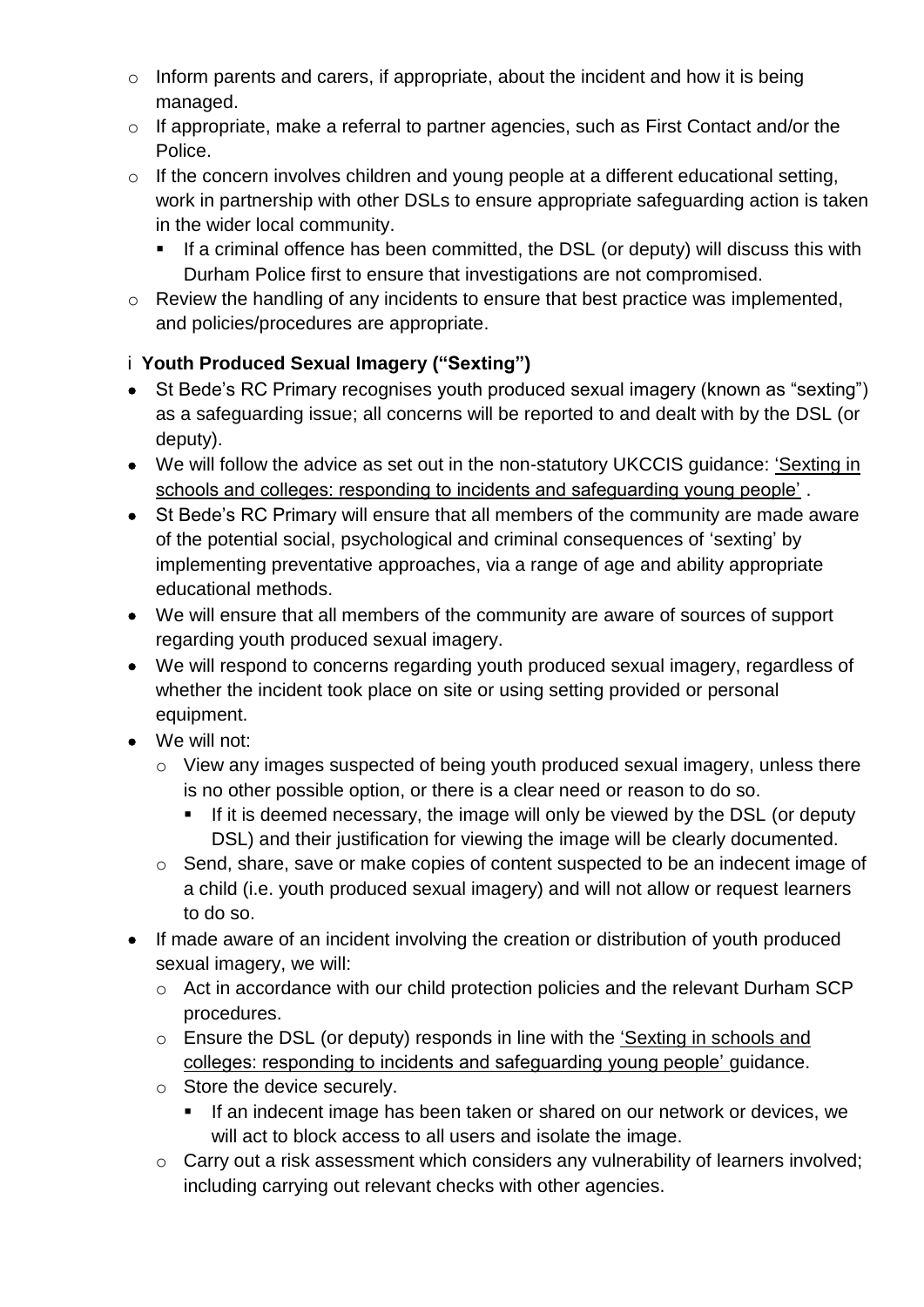- $\circ$  Inform parents and carers, if appropriate, about the incident and how it is being managed. Additional resources are available on the Extranet for both Pupils and Parents
- o Make a referral to First Contact and/or the Police, as deemed appropriate in line with the UKCCIS : ['Sexting in schools and colleges: responding to incidents and](https://www.gov.uk/government/groups/uk-council-for-child-internet-safety-ukccis)  [safeguarding young people'](https://www.gov.uk/government/groups/uk-council-for-child-internet-safety-ukccis) guidance.
- o Provide the necessary safeguards and support for learners, such as offering counselling or pastoral support.
- o Implement appropriate sanctions in accordance with our behaviour policy but taking care not to further traumatise victims where possible.
- o Consider the deletion of images in accordance with the UKCCIS: ['Sexting in](https://www.gov.uk/government/groups/uk-council-for-child-internet-safety-ukccis)  [schools and colleges: responding to incidents and safeguarding young people'](https://www.gov.uk/government/groups/uk-council-for-child-internet-safety-ukccis) guidance.
	- Images will only be deleted once the DSL has confirmed that other agencies do not need to be involved; and are sure that to do so would not place a child at risk or compromise an investigation.
- o Review the handling of any incidents to ensure that best practice was implemented; the leadership team will also review and update any management procedures, where necessary.

### b. **Online Child Sexual Abuse and Exploitation (including child criminal exploitation)**

- St Bede's RC Primary will ensure that all members of the community are aware of online child sexual abuse, including: exploitation and grooming; the consequences; possible approaches which may be employed by offenders to target children and how to respond to concerns.
- St Bede's RC Primary recognises online child sexual abuse and exploitation (including criminal exploitation) as a safeguarding issue and, as such, all concerns will be reported to and dealt with by the DSL (or deputy).
- We will implement preventative approaches for online child sexual abuse and exploitation (including criminal exploitation) via a range of age and ability appropriate education for learners, staff and parents/carers.
- We will ensure that all members of the community are aware of the support available regarding online child sexual abuse and exploitation (including criminal exploitation), both locally and nationally.
- We will ensure that the 'Click CEOP' report button is visible and available to learners and other members of our community e.g, on our website.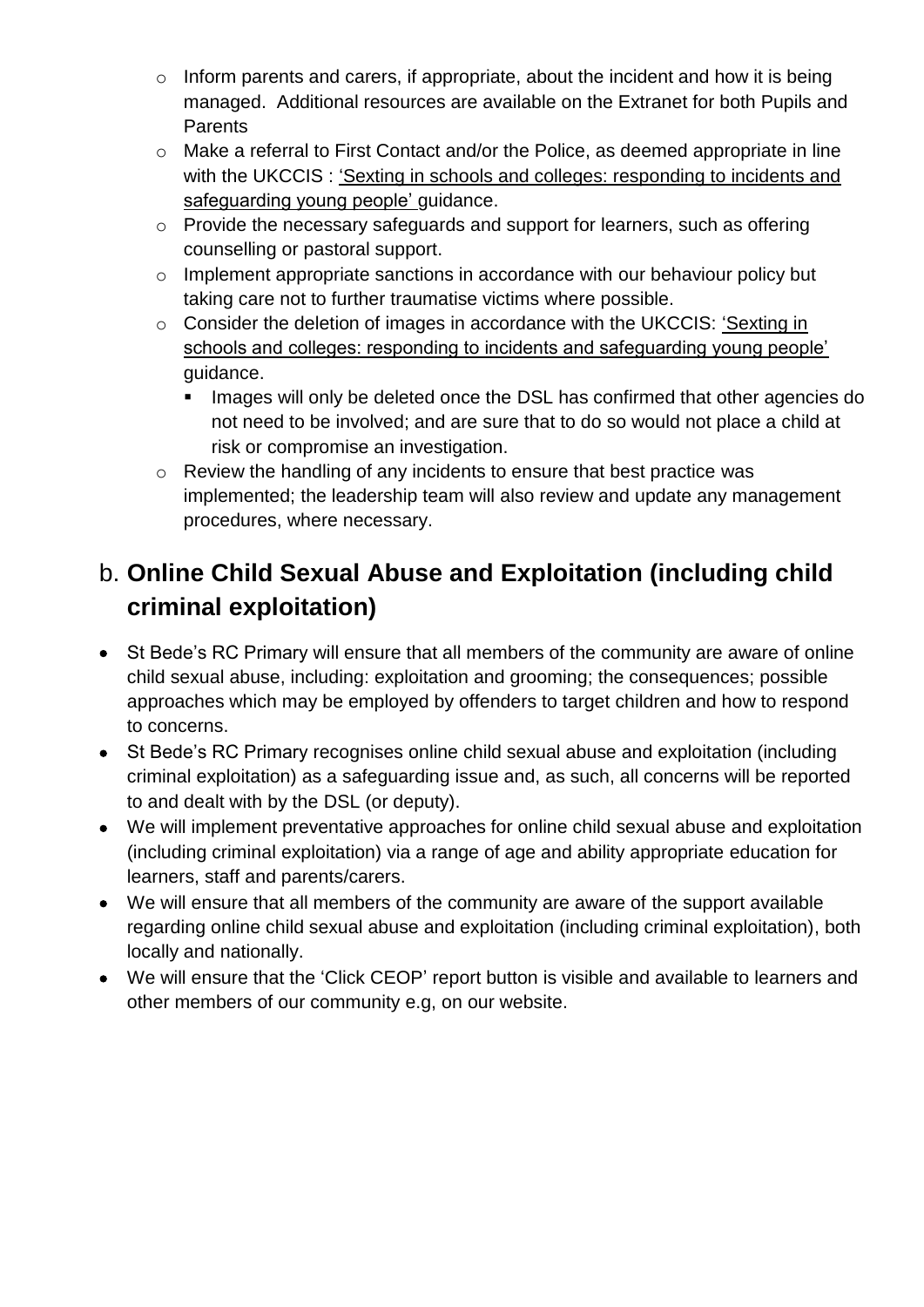- If made aware of incident involving online child sexual abuse and exploitation (including criminal exploitation), we will:
	- o Act in accordance with our child protection policies and the relevant Durham SCP procedures.
	- o If appropriate, store any devices involved securely.
	- o Make a referral to First Contact (if required/appropriate) and immediately inform Durham police via 101, or 999 if a child is at immediate risk.
	- o Carry out a risk assessment which considers any vulnerabilities of learner(s) involved (including carrying out relevant checks with other agencies).
	- o Inform parents/carers about the incident and how it is being managed.
	- o Provide the necessary safeguards and support for learners, such as, offering counselling or pastoral support.
	- o Review the handling of any incidents to ensure that best practice is implemented; leadership team will review and update any management procedures, where necessary.
- We will respond to concerns regarding online child sexual abuse and exploitation (including criminal exploitation), regardless of whether the incident took place on our premises or using setting provided or personal equipment.
	- o Where possible, learners will be involved in decision making and if appropriate, will be empowered to report concerns such as via the Click CEOP report: [www.ceop.police.uk/safety-centre/](http://www.ceop.police.uk/safety-centre/)
- If we are unclear whether a criminal offence has been committed, the DSL (or deputy) will obtain advice immediately through the Education Durham or Durham Police.
- If learners at other setting are believed to have been targeted, the DSL (or deputy) will seek support from Durham Police and/or Education Durham first to ensure that potential investigations are not compromised.

### c. **Indecent Images of Children (IIOC)**

- St Bede's RC Primary will ensure that all members of the community are made aware of the possible consequences of accessing Indecent Images of Children (IIOC).
- We will respond to concerns regarding IIOC on our equipment and/or personal equipment, even if access took place off site.
- We will seek to prevent accidental access to IIOC by using an Internet Service Provider (ISP) which subscribes to the Internet Watch Foundation block list and by implementing appropriate filtering, firewalls and anti-spam software.
- If we are unclear if a criminal offence has been committed, the DSL (or deputy) will obtain advice immediately through Durham Police and/or the Education Safeguarding Team.
- If made aware of IIOC, we will:
	- o Act in accordance with our child protection policy and the relevant Durham SCP procedures.
	- o Store any devices involved securely.
	- o Immediately inform appropriate organisations, such as CEOP, Durham Police or the LADO.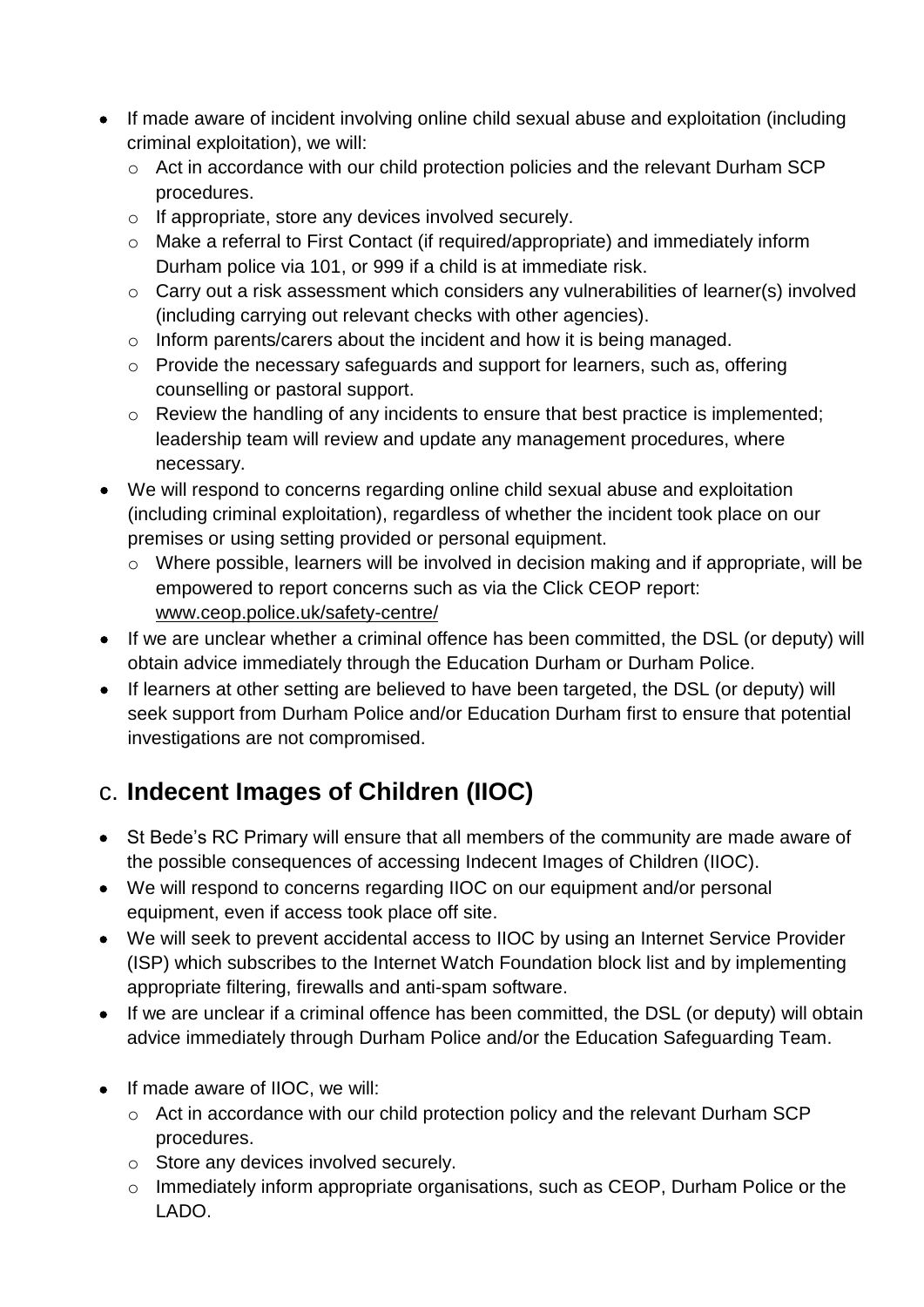- If made aware that a member of staff or a learner has been inadvertently exposed to indecent images of children, we will:
	- o Ensure that the DSL (or deputy) is informed.
	- o Ensure that the URLs (webpage addresses) which contain the suspect images are reported to the Internet Watch Foundation via [www.iwf.org.uk](https://www.iwf.org.uk/).
	- o Ensure that any copies that exist of the image, for example in emails, are deleted.
	- o Report concerns, as appropriate to parents and carers.
- If made aware that indecent images of children have been found on the setting provided devices, we will:
	- o Ensure that the DSL (or deputy) is informed.
	- o Ensure that the URLs (webpage addresses) which contain the suspect images are reported to the Internet Watch Foundation via [www.iwf.org.uk](https://www.iwf.org.uk/) .
	- o Ensure that any copies that exist of the image, for example, in emails, are deleted.
	- o Inform the Police via 101 (999 if there is an immediate risk of harm) and First Contact
	- o Only store copies of images (securely, where no one else has access to them and delete all other copies) at the request of the police only.
	- o Report concerns, as appropriate to parents and carers.
- If made aware that a member of staff is in possession of indecent images of children on setting provided devices, we will:
	- o Ensure that the headteacher is informed in line with our managing allegations against staff policy.
	- o Inform the Local Authority Designated Officer (LADO) and other relevant organisations in accordance with our managing allegations against staff policy.
	- o Quarantine any devices until police advice has been sought.

### d. **Cyberbullying**

- Cyberbullying, along with all other forms of bullying, will not be tolerated at St Bede's RC Primary.
- Full details of how we will respond to cyberbullying are set out in our anti-bullying policy on our website.

### e. **Online Hate**

- Online hate content, directed towards or posted by, specific members of the community will not be tolerated at St Bede's RC Primary and will be responded to in line with existing policies, including anti-bullying and behaviour.
- All members of the community will be advised to report online hate in accordance with relevant policies and procedures.
- The Police will be contacted if a criminal offence is suspected.
- If we are unclear on how to respond, or whether a criminal offence has been committed, the DSL (or deputy) will obtain advice through First Contact or Durham Police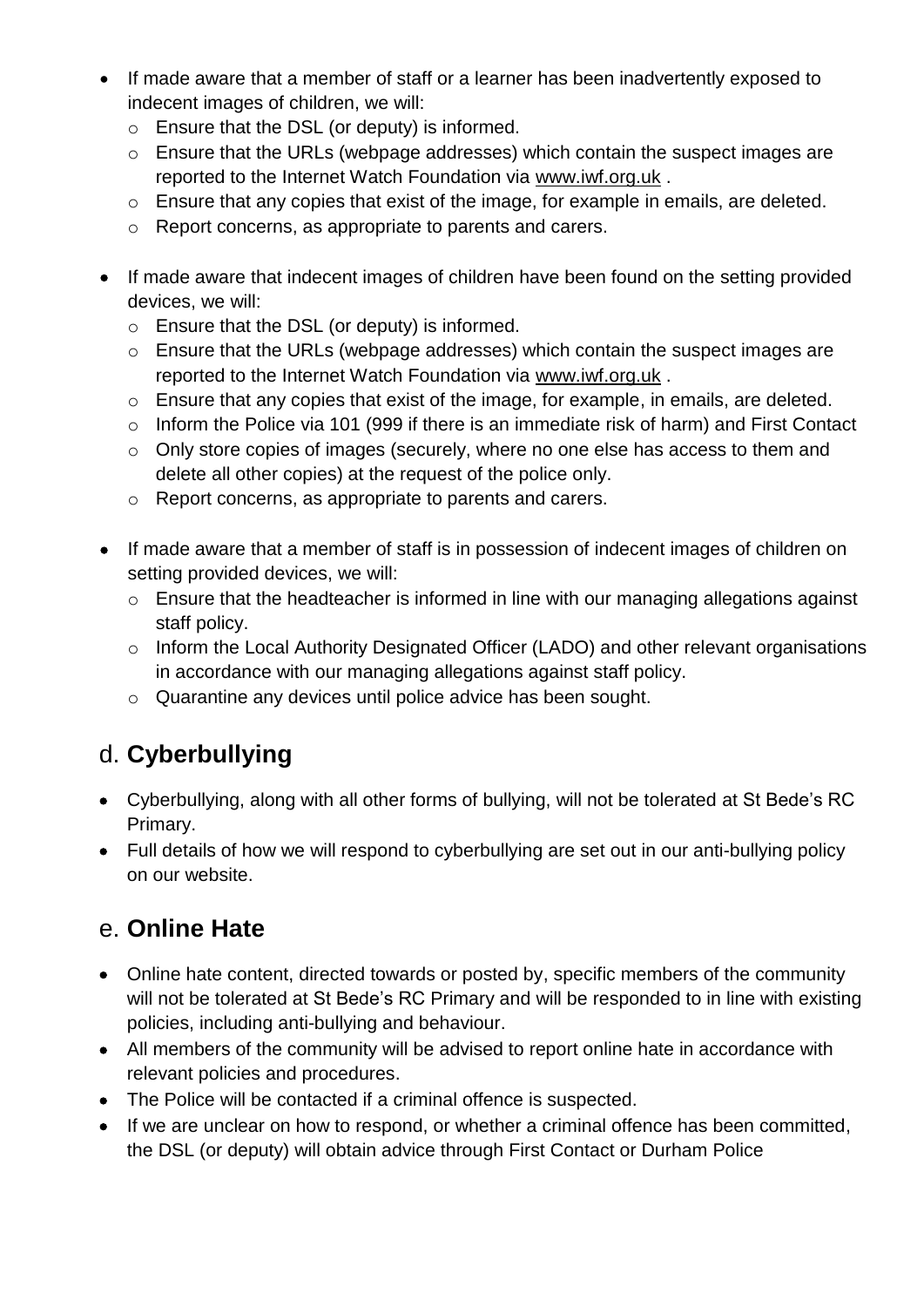### f. **Online Radicalisation and Extremism**

- We will take all reasonable precautions to ensure that learners and staff are safe from terrorist and extremist material when accessing the internet on site. Filters will be used and smoothwall to guard against this.
- If we are concerned that a child or parent/carer may be at risk of radicalisation online, the DSL (or deputy) will be informed immediately, and action will be taken in line with our child protection policy.
- If we are concerned that member of staff may be at risk of radicalisation online, the Head Teacher will be informed immediately, and action will be taken in line with the child protection and allegations policies.

# 12. **Useful Links for Educational Settings**

#### **Education Durham**

Paul Hodgkinson, EDA with responsibility for Online Safety. 03000265841 [\(paul.hodgkinson@durham.gov.uk\)](mailto:paul.hodgkinson@durham.gov.uk)

Guidance for Educational Settings: Extranet ( Pupils -> safeguarding -> Online Safety ) [https://gateway.durhamschools.org.uk/pupils/safeguarding/Lists/Online%20Safety/Current%20D](https://gateway.durhamschools.org.uk/pupils/safeguarding/Lists/Online%20Safety/Current%20Documents.aspx) [ocuments.aspx](https://gateway.durhamschools.org.uk/pupils/safeguarding/Lists/Online%20Safety/Current%20Documents.aspx)

Kent Online Safety Blog[:www.theeducationpeople.org/blog/?tags=Online+Safety&page=1](http://www.theeducationpeople.org/blog/?tags=Online+Safety&page=1)

#### **Durham SCB**

http://www.durham-scp.org.uk/

#### **Durham Police:**

In an emergency (a life is in danger or a crime in progress) dial 999. For other non-urgent enquiries contact the Police via 101 Prevent Officer – Steven Holden but referrals should be made through First Contact.

#### **Other:**

ICTSS helpdesk 03000 261100 Sharon Lewis (LADO) 03000 268838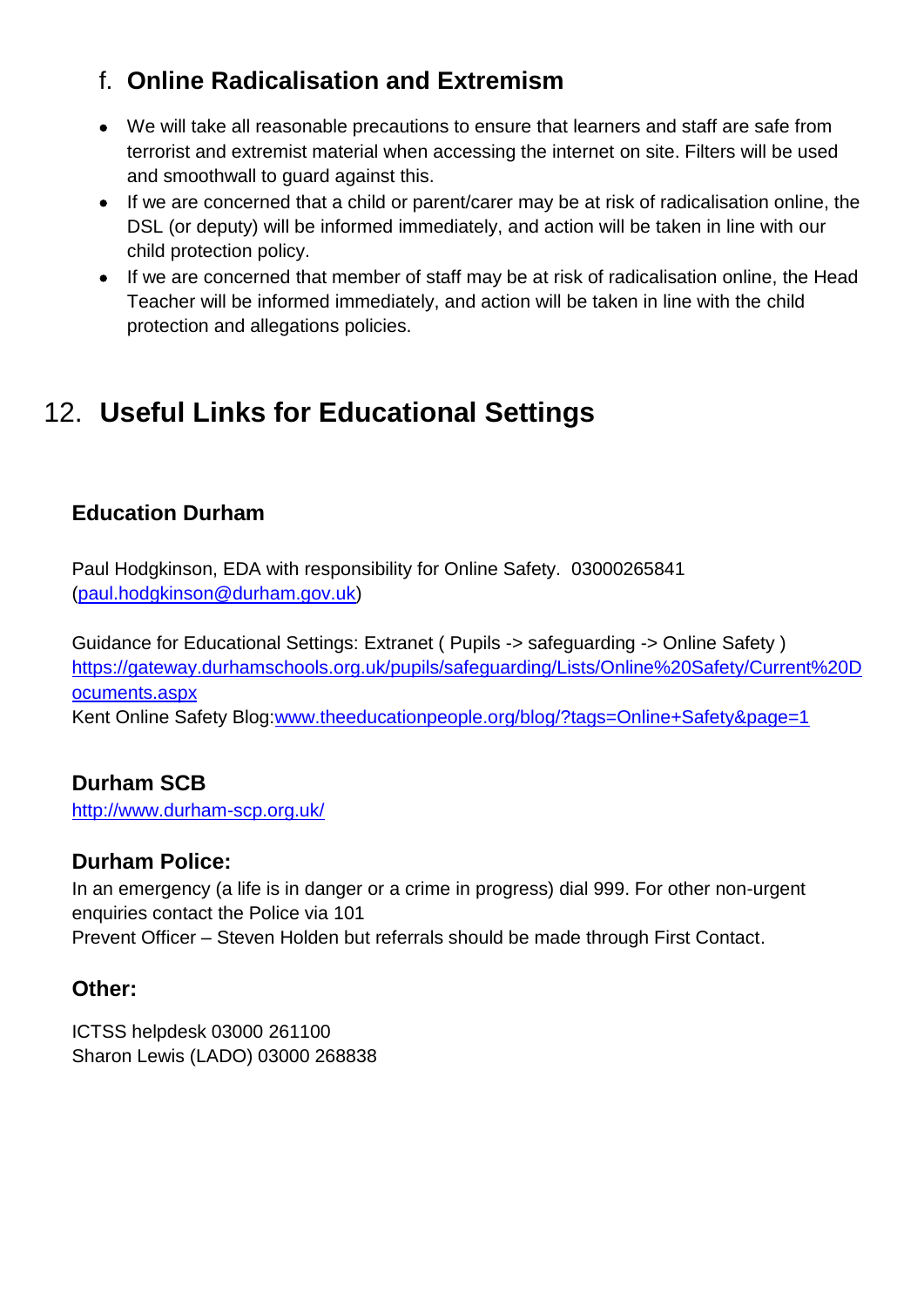#### **National Links and Resources for Educational Settings**

CEOP[:www.thinkuknow.co.uk](http://www.thinkuknow.co.uk/) [www.ceop.police.uk](http://www.ceop.police.uk/)

Childnet: [www.childnet.com](http://www.childnet.com/)

Internet Matters: [www.internetmatters.org](http://www.internetmatters.org/)

Internet Watch Foundation (IWF): [www.iwf.org.uk](http://www.iwf.org.uk/)

Lucy Faithfull Foundation: [www.lucyfaithfull.org](http://www.lucyfaithfull.org/)

NSPCC: [www.nspcc.org.uk/onlinesafety](http://www.nspcc.org.uk/onlinesafety)

ChildLine: [www.childline.org.uk](http://www.childline.org.uk/)

Net Aware: [www.net-aware.org.uk](http://www.net-aware.org.uk/)

The Marie Collins Foundation: [www.mariecollinsfoundation.org.uk](http://www.mariecollinsfoundation.org.uk/)

UK Safer Internet Centre: [www.saferinternet.org.uk](http://www.saferinternet.org.uk/)

Professional Online Safety Helpline: [www.saferinternet.org.uk/about/helpline](http://www.saferinternet.org.uk/about/helpline)

360 Safe Self-Review tool for schools: [www.360safe.org.uk](http://www.360safe.org.uk/)

Parentzone ( Google Internet Legends )<https://parentzone.org.uk/>

#### **National Links and Resources for Parents/Carers**

Internet Matters: [www.internetmatters.org](http://www.internetmatters.org/)

*This site is particularly useful for providing clear information and up-to-date advice on setting parental controls.*

Action Fraud: [www.actionfraud.police.uk](http://www.actionfraud.police.uk/) CEOP[:www.thinkuknow.co.uk](http://www.thinkuknow.co.uk/) [www.ceop.police.uk](http://www.ceop.police.uk/)

Childnet: [www.childnet.com](http://www.childnet.com/)

Get Safe Online: [www.getsafeonline.org](http://www.getsafeonline.org/)

Internet Watch Foundation (IWF): [www.iwf.org.uk](http://www.iwf.org.uk/)